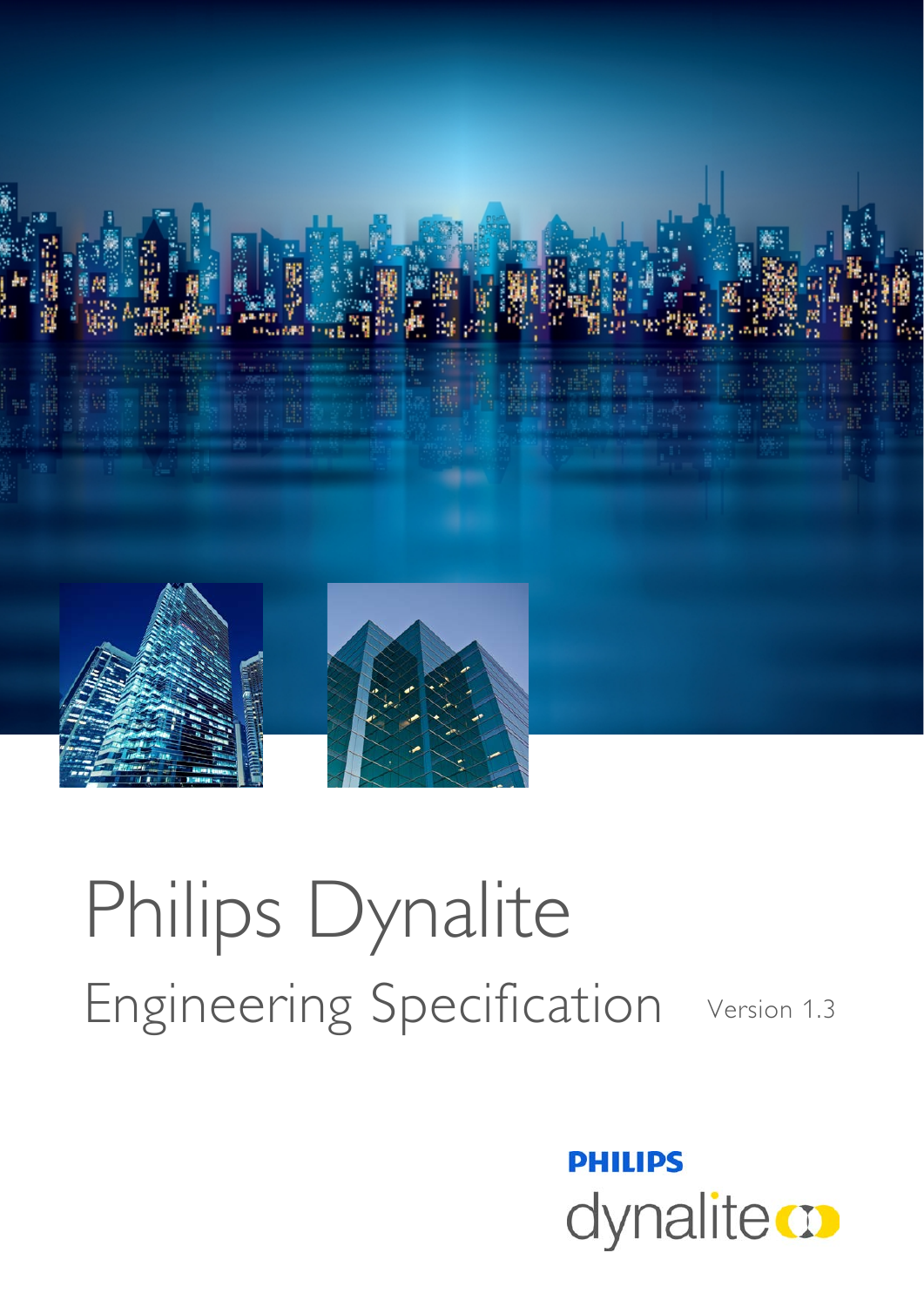#### July 17, 2015

## **PHILIPS** dynalite **or**

## Background

Philips Dynalite is a highly specialized company whose principal occupation is to provide 'cutting edge' solutions for lighting control. Our achievements have been recognized worldwide and Philips Dynalite is generally the system of choice for projects involving integration with thirdparty vendor's equipment and for large-scale applications.

Philips Dynalite's philosophy is to provide the best solution possible for each and every project. This is the key to our success. Our considerable investment in Research and Development ensures that we remain at the forefront of our industry. Our position as a world leader in lighting management systems for the future is sustained through our total commitment to innovation.

We are represented around the world by distributors and dealers who are handpicked for their ability to provide the highest possible level of service.

From a stock exchange in Shanghai, to a luxury resort in Dubai, a smart home in Sao Paulo to limestone caves in New Zealand, Philips Dynalite's innovative solutions deliver intelligent light.

Ongoing research and development has enabled Philips Dynalite to create secure automated systems that control tens of thousands of individual light fittings in high-rise office buildings from any location anywhere in the world. Our networks are engineered to deliver instant notification of power or system failure, and report via a LAN, internet, or through an SMS gateway to a mobile phone. This provides the assurance necessary in applications where continuous operation is vital, such as road tunnels, computer servers or cold storage units.

Philips Dynalite's modular product design philosophy also improves system flexibility. Through this approach, specific application requirements can be accommodated with greatly reduced lead times. As an industry leader Philips Dynalite is committed to creating superior lighting control and energy management systems, setting new benchmarks in performance and efficiency.

In receiving the International Association of Lighting Designers award for Most Innovative Product, the Philips Dynalite control system has been independently recognized as 'A user friendly and sensible modular approach, which takes it from sophisticated domestic settings to large architectural spaces'.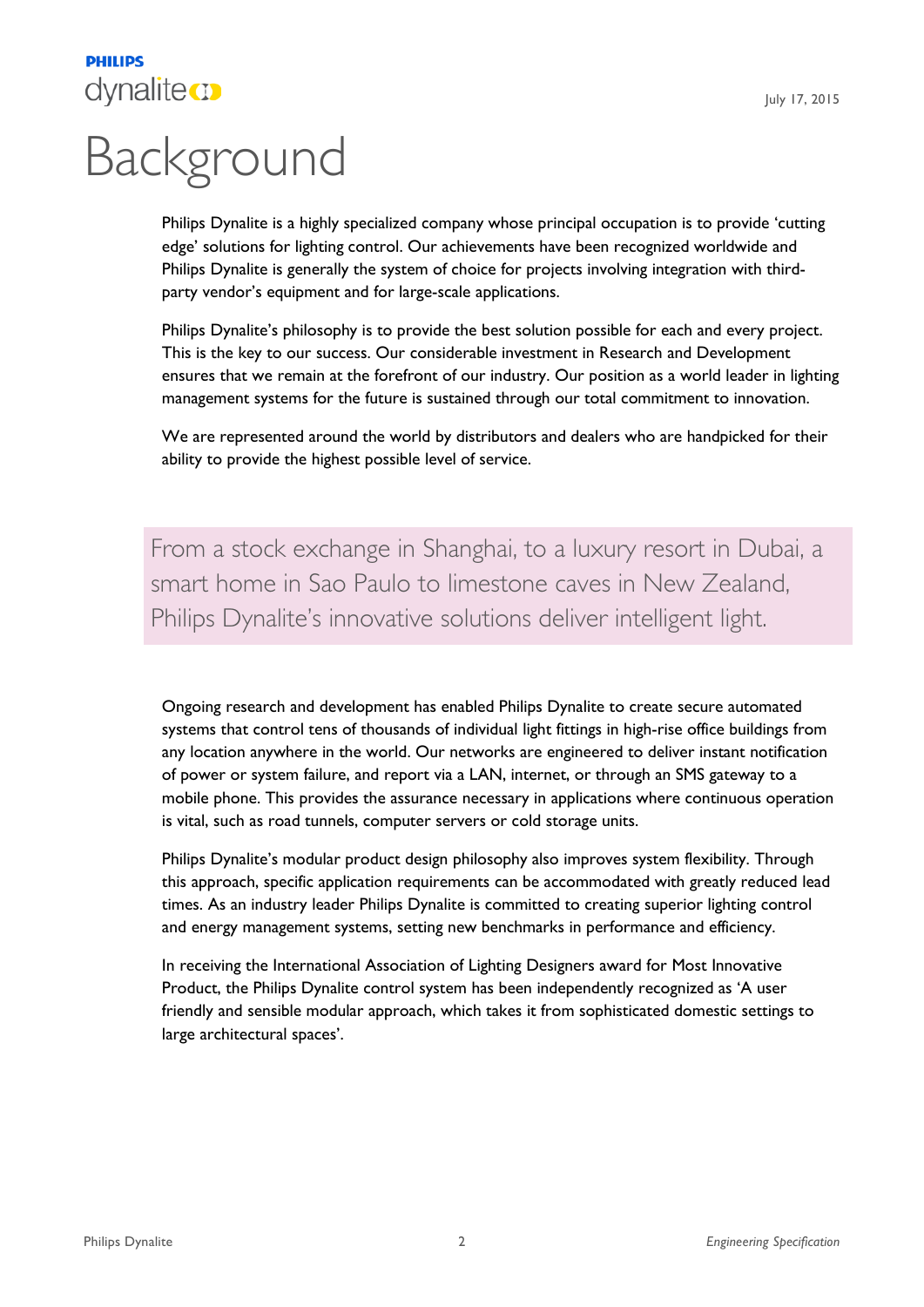## **PHILIPS** dynalitect

## Contents

| 1 |                               | <b>Introduction</b>              | 5  |
|---|-------------------------------|----------------------------------|----|
| 2 | <b>Approved Vendors</b>       |                                  |    |
| 3 | <b>Compliance</b>             |                                  |    |
| 4 | <b>System Architecture</b>    |                                  |    |
| 5 | <b>Network Physical Layer</b> |                                  |    |
| 6 | <b>Network topology</b>       |                                  |    |
| 7 | <b>Protocol</b>               |                                  |    |
| 8 |                               | <b>Control Functionality</b>     | 9  |
|   | 8.1                           | General                          | 9  |
|   | 8.2                           | Occupancy Control                | 9  |
|   | 8.2.1                         | <b>Delay Timers</b>              | 9  |
|   | 8.2.2                         | Daylight Override                | 9  |
|   | 8.2.3                         | <b>Step-Over Patterns</b>        | 9  |
|   | 8.2.4                         | Open Plan Background Lighting    | 9  |
|   | 8.2.5                         | Corridor Hold-on (Linking)       | 10 |
|   | 8.2.6                         | Cascaded Corridor Hold-on        | 10 |
|   | 8.3                           | <b>Light Level Control</b>       | 10 |
|   | 8.3.1                         | Switching                        | 10 |
|   | 8.3.2                         | Dimming                          | 10 |
|   | 8.3.3                         | Daylight Harvesting/Maintained   |    |
|   | Illuminance                   |                                  | 10 |
|   | 8.3.4                         | <b>Scene Setting Task Tuning</b> | 10 |
|   | 8.3.5                         | <b>Color Component and White</b> |    |
|   |                               | <b>Balance Control</b>           | 10 |
|   | 8.3.6                         | <b>Corridor-Row Offset</b>       | 11 |
|   | 8.4                           | <b>Personal Control</b>          | 11 |
|   | 8.4.1                         | <b>Manual Light Control</b>      | 11 |
|   | 8.4.2                         | <b>Dedicated User Interfaces</b> | 11 |
|   | 8.4.3                         | <b>Virtual User Interfaces</b>   | 11 |
|   | 8.5                           | <b>Time Control</b>              | 11 |
|   | 8.5.1                         | Scheduling                       | 11 |
|   | 8.6                           | <b>Advanced Control</b>          | 11 |
|   | 8.6.1                         | Sequences/Tasks/Events           | 11 |
|   | 8.6.2                         | Area Linking                     | 12 |
|   | 8.6.3                         | <b>Load Shedding</b>             | 12 |

| 9                                       |                                                   | <b>Load controllers</b>                        | 13 |  |
|-----------------------------------------|---------------------------------------------------|------------------------------------------------|----|--|
|                                         | 9.1                                               | General                                        | 13 |  |
|                                         | 9.2                                               | <b>Switching controllers</b>                   | 15 |  |
|                                         | <b>Power Dimming Controllers</b><br>9.3           |                                                |    |  |
|                                         | Leading Edge Power Dimming<br>9.3.1               |                                                |    |  |
|                                         |                                                   | Controllers                                    | 17 |  |
|                                         | 9.3.2                                             | <b>Trailing Edge Power Dimming</b>             |    |  |
|                                         |                                                   | Controllers                                    | 17 |  |
|                                         | 9.4                                               | <b>Signal Dimming Controllers</b>              | 18 |  |
|                                         | 9.4.1                                             | <b>Broadcast Signal Dimming</b>                |    |  |
|                                         |                                                   | Controllers                                    | 18 |  |
|                                         | 9.4.2                                             | <b>DALI Universe Controllers General</b><br>18 |    |  |
|                                         | 9.4.3                                             | <b>DALI MultiMaster Controllers</b>            | 20 |  |
|                                         | 9.4.4                                             | <b>DIN-rail Mount DALI Universe</b>            |    |  |
|                                         |                                                   | Controllers                                    | 20 |  |
|                                         | 9.4.5                                             | <b>Structured Wiring Controllers</b>           | 21 |  |
|                                         | 9.4.6                                             | <b>DALI Commissioning</b>                      | 22 |  |
|                                         | 9.5                                               | <b>DIN rail Multipurpose Controllers</b>       | 22 |  |
|                                         | 9.6                                               | <b>Wall-mounted Multipurpose Controllers</b>   |    |  |
|                                         |                                                   | 23                                             |    |  |
| 10                                      |                                                   | <b>User Interfaces</b>                         | 24 |  |
|                                         | 10.1                                              | Keypads                                        | 24 |  |
|                                         | 10.2                                              | Sensors                                        | 26 |  |
|                                         | 10.3                                              | Touchscreens                                   | 27 |  |
|                                         | 10.4                                              | Virtual Interfaces                             | 27 |  |
|                                         | 10.5                                              | <b>Timeclocks</b>                              | 28 |  |
|                                         | 10.6                                              | Portable Programmer                            | 28 |  |
| 11<br><b>Networking and Integration</b> |                                                   |                                                |    |  |
|                                         | 11.1                                              | <b>Network Bridges</b>                         | 29 |  |
|                                         | 11.2                                              | Remote TCP/IP Access Interface                 | 29 |  |
|                                         | 11.3                                              | Dry Contact Input Interface                    | 29 |  |
|                                         | 11.4                                              | Miniature Dry Contact Interface                | 30 |  |
|                                         | 11.5                                              | Dry Contact Output Interface                   | 30 |  |
|                                         | 11.6                                              | Integration to third-party systems             | 31 |  |
| 12                                      |                                                   | <b>Software</b>                                | 32 |  |
|                                         | 12.1                                              | <b>Commissioning and Management</b>            |    |  |
|                                         | Software                                          |                                                | 32 |  |
| 13                                      |                                                   | <b>Monitoring</b>                              | 35 |  |
|                                         | 13.1.1                                            | <b>System Health Monitoring</b>                | 35 |  |
|                                         | 13.1.2                                            | <b>Energy Monitoring</b>                       | 36 |  |
|                                         | 13.1.3                                            | <b>Energy Performance Monitoring</b>           | 36 |  |
| 14                                      |                                                   | <b>Installation and Commissioning</b>          | 37 |  |
|                                         | <b>Site Documentation and Configuration</b><br>15 |                                                |    |  |
|                                         |                                                   | <b>Information</b>                             | 37 |  |

**16 [Warranty and Support](#page-36-2) 37**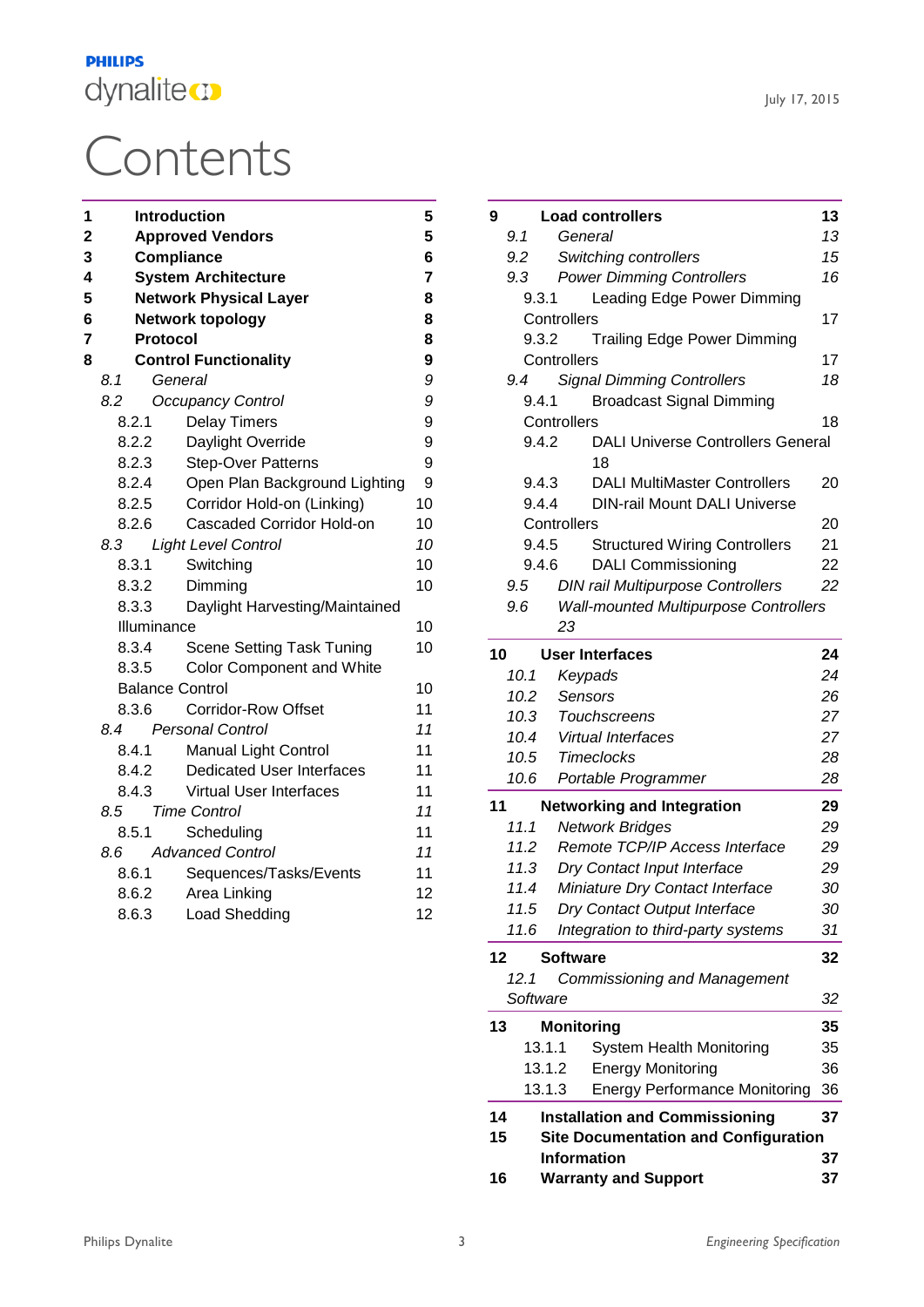

July 17, 2015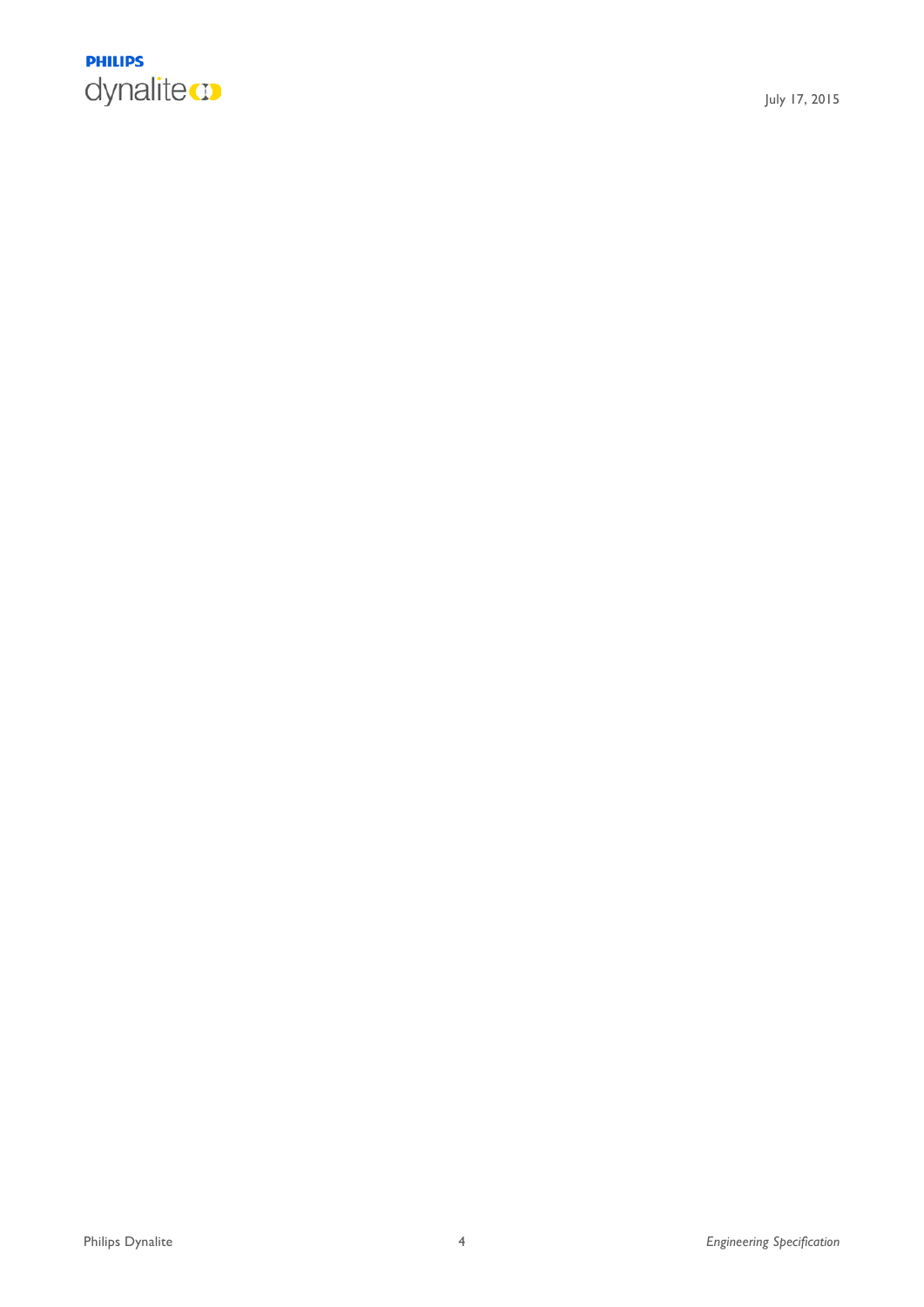### <span id="page-4-0"></span>1 Introduction

The Networked Control System, (NCS) shall be an Australian designed and manufactured, state of the art micro-processor addressable lighting management solution, providing flexibility through independent, distributed control of any circuit within the building.

The NCS shall use advanced windows based graphical programming to enable the lighting operation to be centrally programmed and configured.

The NCS shall natively support on the 'control network' a wide range of load and interface control devices, including;

- Keypads
- LCD Touchscreens
- Sensors … PIR, US, PE
- Switching controllers
- Power Dimming Controllers
- Signal Dimming Controller supporting ... 1-10V, DSI, DALI
- Multipurpose controllers
- **LED** controllers
- Integration and networking gateways to other systems:
	- o KNX
	- o DMX512
	- o LON interface
	- o BACnet interface via RS-485 or Ethernet
	- o Ethernet 10/100 Base T
	- o Modbus via RS-485
	- o RS-232
	- o Infra-red transmission

The system shall be capable of creating virtual wiring links of circuits for control through software and presets or switching patterns, which may be instantly altered via the configuration PC without the need to access equipment or carry out disruptive wiring alterations.

## <span id="page-4-1"></span>2 Approved Vendors

The equipment shall be Philips Dynalite or approved equal.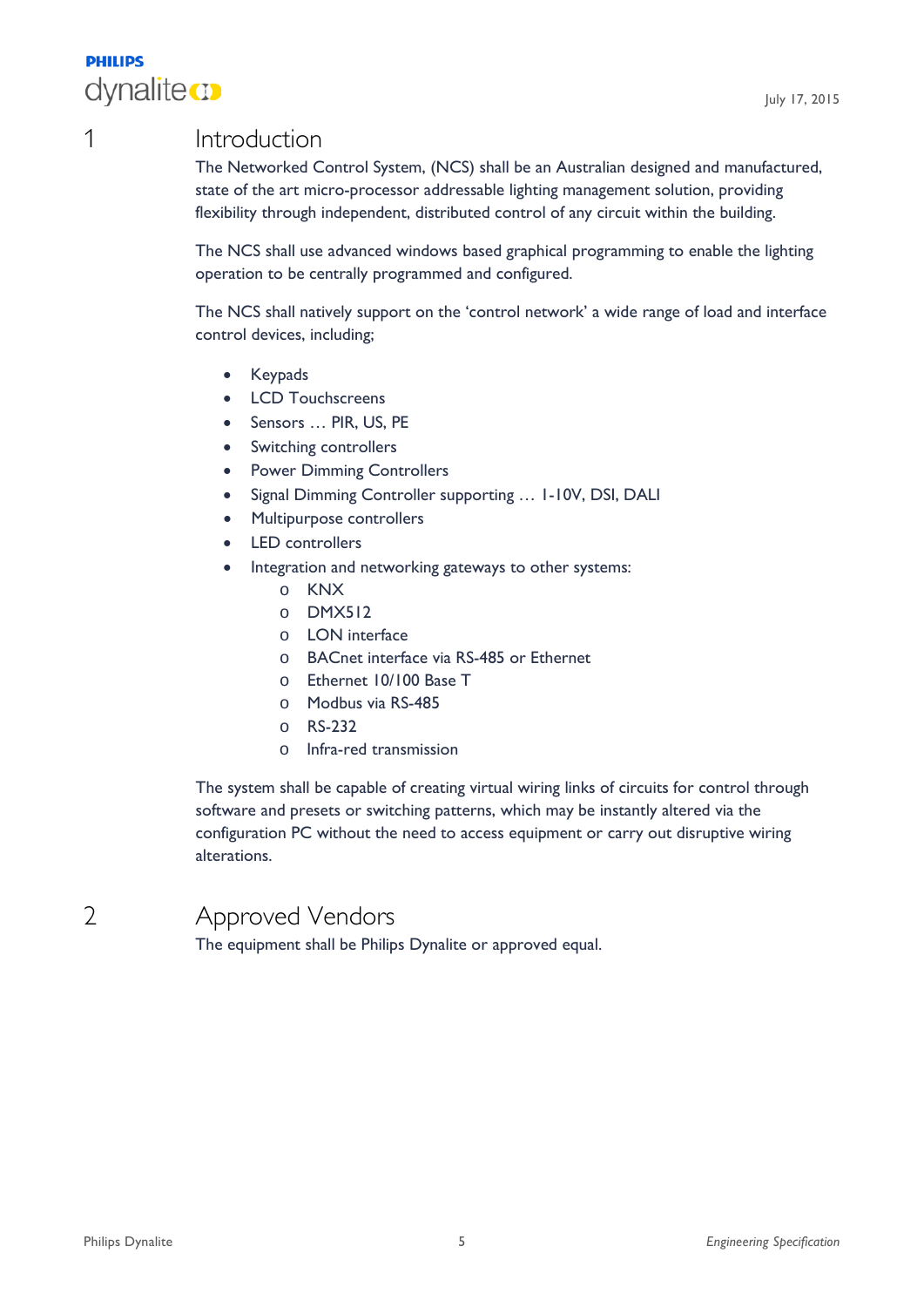## <span id="page-5-0"></span>3 Compliance

In accordance with BS/EN/ISO/IEC 17050-1:2004, the network control system shall comply with the CE EMC Directive and Low Voltage Directive and other relevant international standards including but not limited to the following:

#### **Low Voltage Directive: 73/23/EEC**

Household and similar electrical appliances – Safety

IEC 60335-1:2010 Part 1: General requirements

#### **EMC Directive: 89/336/EEC**

EN 61000 Electromagnetic compatibility (EMC) – Part 4 Testing and measurement techniques – EN 61000-4-2: Electrostatic Discharge EN 61000-4-3: Radiated RF Immunity EN 61000-4-4: Electrical Fast Transient / Burst EN 61000-4-5: Surge Immunity EN 61000-4-6: Conducted RF Immunity EN 61000-4-11: Immunity to Supply Dips and Power Supply Variations EN 61000 Electromagnetic compatibility (EMC) – Part 6 Generic standards – EN 61000-6-1: Immunity for residential, commercial and light-industrial environments EN 61000-6-3: Emission standard for residential, commercial and light-industrial environments

#### **RoHS Directive: 2002/95/EEC, EU RoHS 2 Directive (2011/65/EU)**

EN 62386 Digital addressable lighting interface EN 62386-101: Part 101 General requirements – System EN 62386-103: Part 103 General requirements. – Control devices EN 62386-104: Part 104 Control Devices – Data Format EN 62386-105: Part 104 Control Devices – Device Description EN 62386-301: Part 301 Control Device – Button Switches EN 62386-302: Part 302 Control Device – Rotaries Sliders EN 62386-303: Part 303 Control Device – Motion Detectors EN 62386-304: Part 304 Control Device – Light Sensors

The NCS manufacturer shall also have in place and demonstrate active waste minimization and CO2 footprint minimization work practices.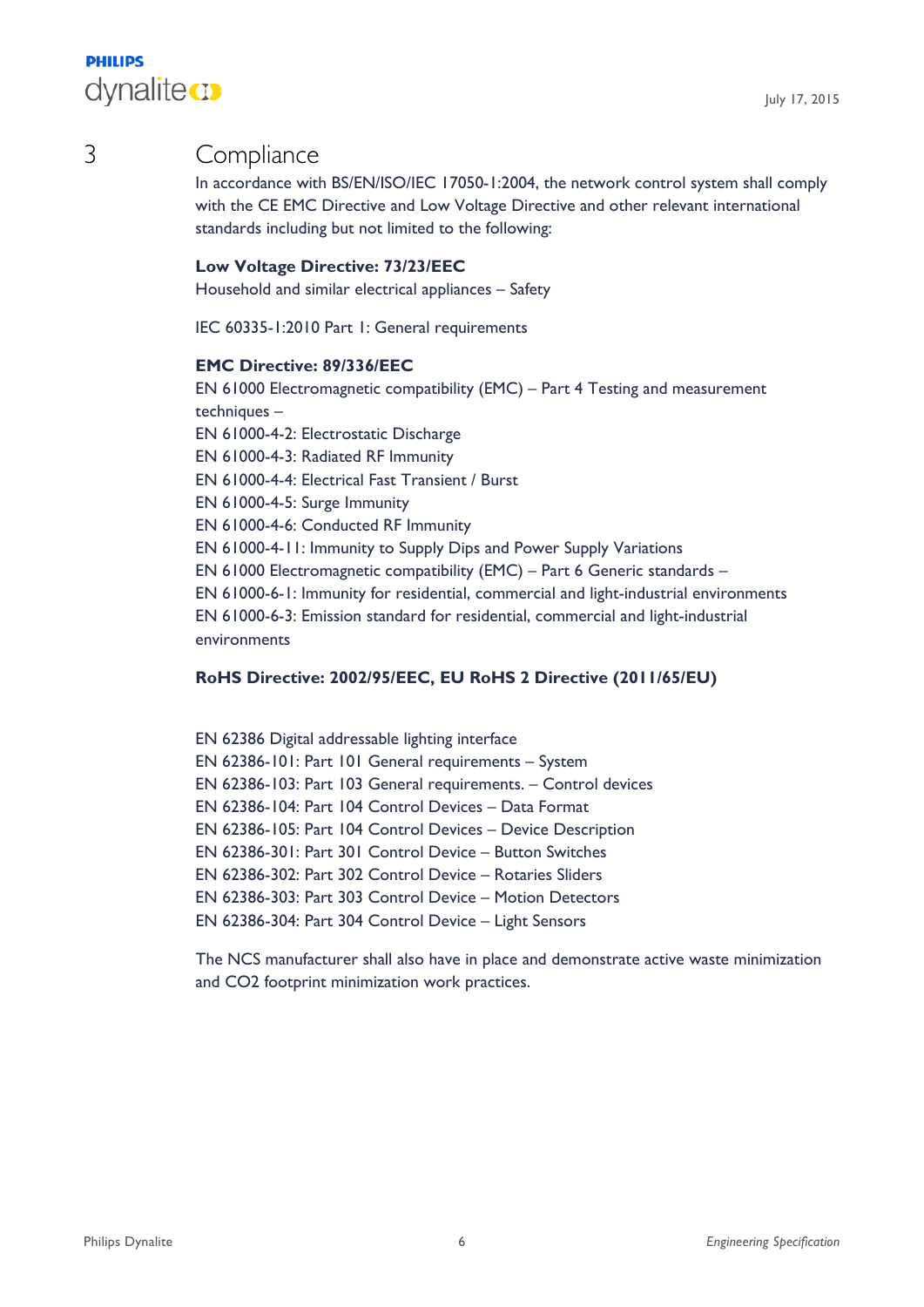## <span id="page-6-0"></span>4 System Architecture

The control system shall be a Network type providing Distributed Control, with user interfaces communicating directly with Load Controllers, without requiring the intervention of a central processing unit. Control Systems that require a central processing unit will not be considered.

System to achieve required functionality by utilizing distributed intelligence network architecture. In the event of a network cable being severed, the system will automatically continue to operate as two independent lighting control networks. Systems that require operator intervention or where one or both networks cease to operate in the event of a network cable cut shall not be accepted.

The system shall utilize a PC running intuitive and user-friendly software for the remote programming of all devices on the control network. It shall be possible to connect the PC to any point on the network, for access to the entire system. The performance of the system shall not be affected when the PC is disconnected. The ability to interrogate the system and save the uploaded configuration information to disk shall be included. The ability to log all network messages to a file for later analysis while the PC is connected to the network shall be included.

All devices shall be supplied with basic settings to enable the system to operate in a default way immediately upon installation.

All configuration information downloaded from the configuration PC to devices on the network shall be stored in the relevant device, contained within non-volatile EEPROM or FLASH memory. This data shall remain secure for an indefinite period, upon loss of supply. Devices that utilize battery or "supercap" backed up RAM will not be considered. When supply is restored, the system shall automatically return to the same state as when supply was lost, without requiring any user intervention.

It shall be possible to configure all physical controller channels and input devices with a logical overlay, so that control elements can be bound into logical areas. Each device on the network shall be capable of running conditional scripted logic tasks independently, creating a fully distributed, intelligent control system.

It shall be possible to view controller output channels in logical groups within the system configuration software, so that preset scenes and states can be easily configured for each logical area. Systems that can only be configured with reference to the physical controller or channel will not be accepted.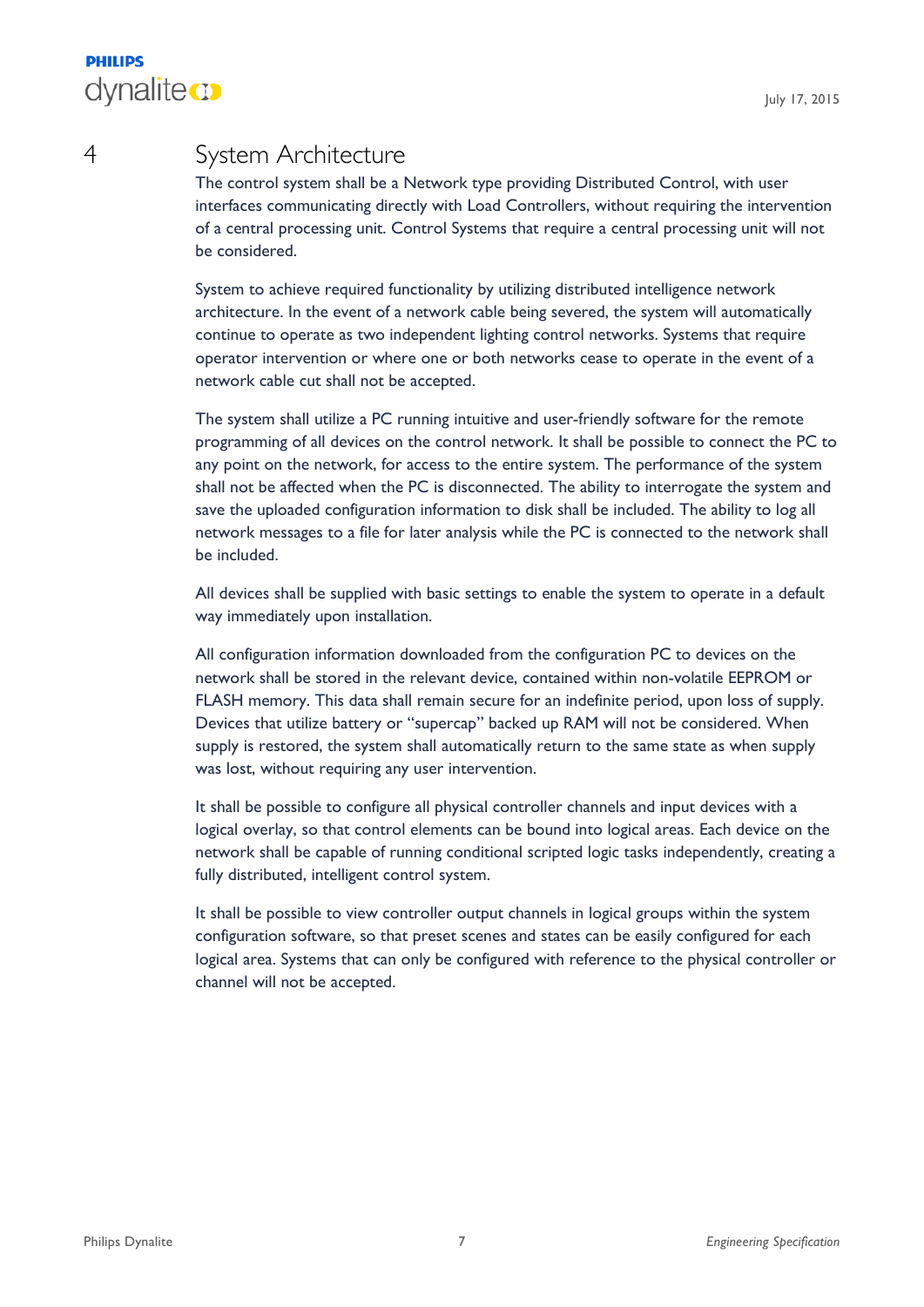#### July 17, 2015

## **PHILIPS** dynalite **or**

## <span id="page-7-0"></span>5 Network Physical Layer

The Control Network shall utilize an RS485 multi-drop control bus. Data connections between devices on the network shall be of a four conductor type, with two conductors dedicated for distribution of a Safety Extra Low Voltage (SELV) DC supply only, to power keypads and sensors. There shall be an integral SELV DC power supply contained in each Load Controller. The failure of a single Load Controller shall not affect the SELV DC Power Supply, or the performance of the network. Systems that multiplex data and SELV DC Supply on the same conductors or systems that require external, standalone SELV DC power supplies will not be considered. Devices shall be connected to the 'control LAN' via pressure pad type screw terminals, and/or RJ12 connectors.

The NCS manufacturer shall also offer a range of appropriate network interfaces to enable Ethernet to be used for trunk network segments.

## <span id="page-7-1"></span>6 Network topology

Accessories shall be available from the system manufacturer to enable the creation of a trunk and spur network topology. Individual network spurs shall be optically isolated from trunks, with devices that enable message filtering so as to minimize unnecessary trunk and spur network traffic.

## <span id="page-7-2"></span>7 Protocol

All devices must be capable of operating on a single network using the same protocol. Systems that do not allow all products from the same manufacturer to be connect together for global control, or are designed to different specifications for each 'series' of products shall not be accepted.

The network protocol shall be an event based message packet type. The output state of load controllers shall revert to preset levels stored within the controller's memory for each relevant network message. To ensure network traffic is minimized, the system shall be capable of recalling a present scene or state involving all controller channels bound to the same logical area from a single network message associated with that area. Systems that require multiple network messages, or a message for each control channel to recall a preset scene or state, will not be accepted.

The system shall be capable of supporting 65530 separate areas, and up to 65530 preset states within each area. Each Area shall be able to contain 65530 Logical Channels and an unlimited number of Physical Channels. The System shall be capable of executing fade times ranging from 0 seconds to 23.3 hours, adjustable in 0.02 sec increments, within a single network message.

The network protocol shall also support variable length packets and incorporate file transfer control to allow over the network upgrades of device firmware and other settings. The protocol shall also support message source identification.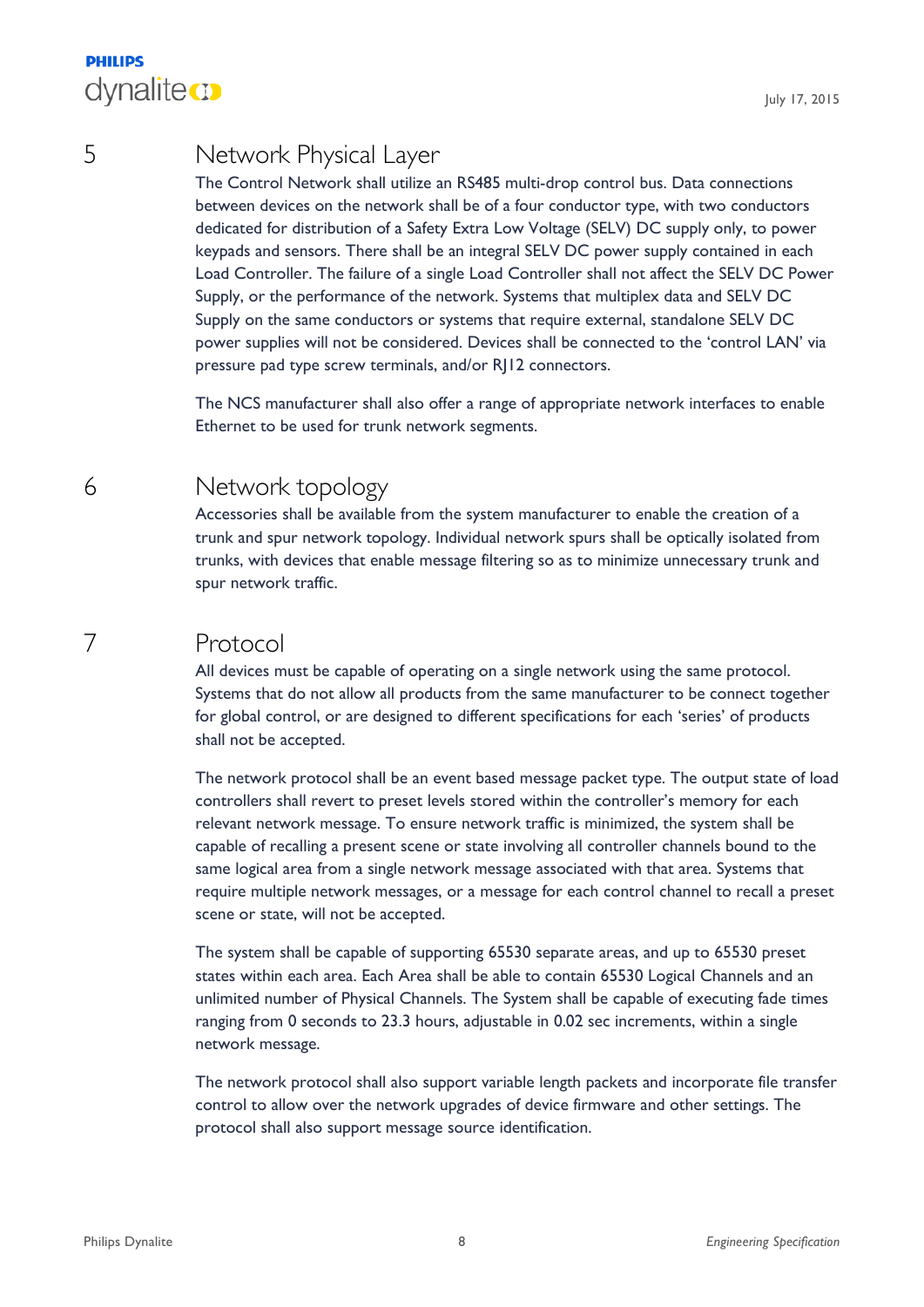

## <span id="page-8-3"></span><span id="page-8-2"></span><span id="page-8-1"></span><span id="page-8-0"></span>8 **Control Functionality** 8.1 General The Control system shall be capable of readily deploying all functionality outlined within this section, with configuration software using intuitive mouse click and drag, drop down dialogue box, or other similar intuitive user programming methods. 8.2 Occupancy Control Through sensor based occupancy detection, enable level management of artificial lighting required at any given time, especially in areas that experience high levels of daylight i.e. adjacent to windows. 8.2.1 Delay Timers When no movement is detected, the system shall be capable of dimming lights to a background level for a grace time period to notify that the lights will soon switch OFF, and then switch all lights OFF after another timeout period. 8.2.2 Daylight Override When motion is detected in an area with natural light it shall be possible to configure the system to only operate the luminaries if the light level is below a certain threshold. 8.2.3 Step-Over Patterns In large open office areas and public areas where areas may overlap, the system shall provide ready flexibility in setting up lighting behavior in adjacent or related areas such as atriums or lobbies. The system shall be capable of activating or maintaining desired or proportional light levels in multiple areas adjacent to where occupancy has been detected. 8.2.4 Open Plan Background Lighting For larger areas equipped with multiple sensors (e.g. modern open plan offices), the system shall activate or maintain a background lighting level while at least one work island/station is still occupied. When the last work island area becomes unoccupied, the lights in the open

<span id="page-8-6"></span><span id="page-8-5"></span><span id="page-8-4"></span>plan must switch off (with a delay). Additionally, the system shall enable tuning of the area to provide a balance between occupancy comfort and energy savings. An example of this is by fully illuminating the occupied areas whilst dimming the light to a standby level in adjacent unoccupied areas.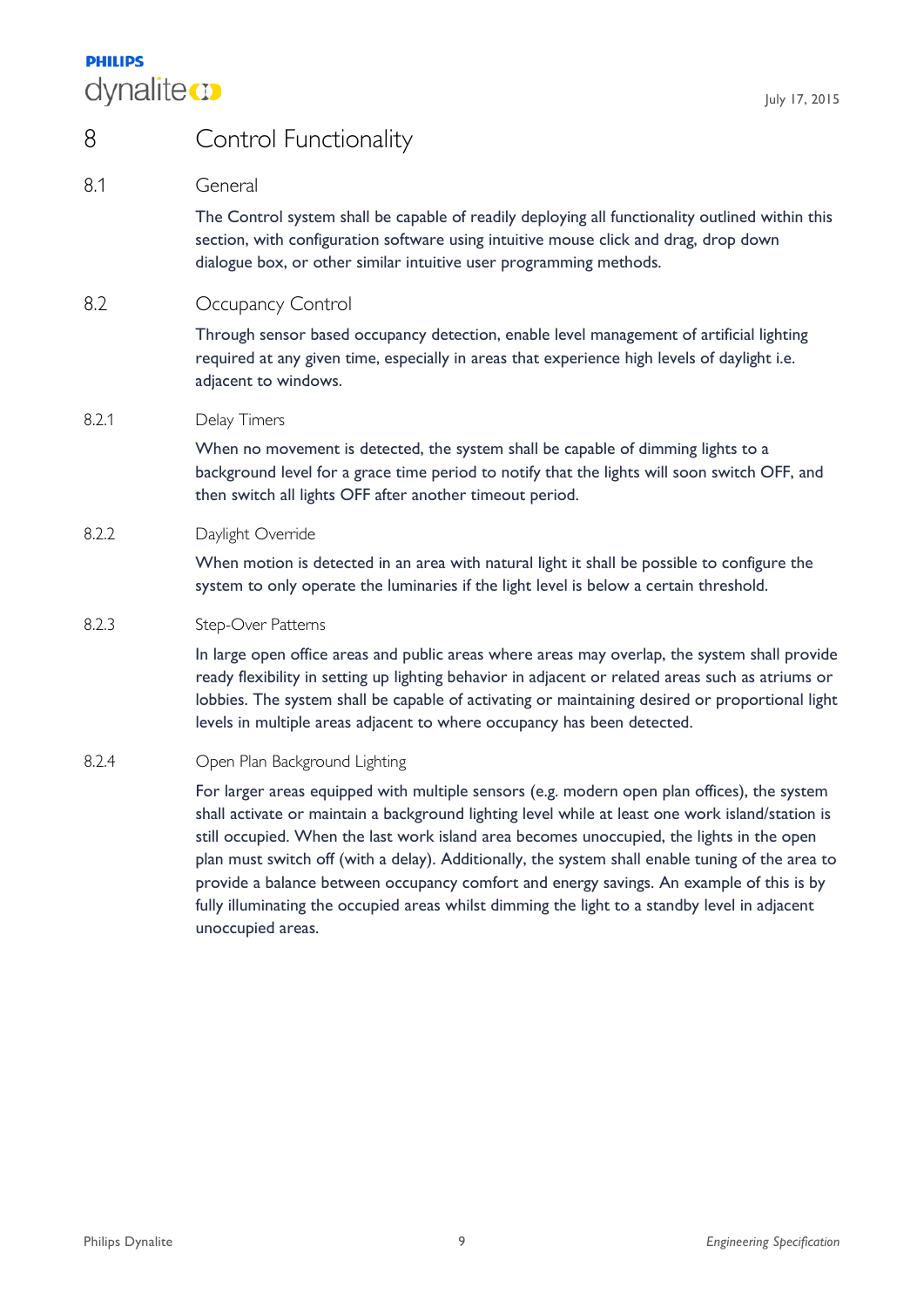- <span id="page-9-0"></span>8.2.5 Corridor Hold-on (Linking) The system shall have provision to link areas like offices, meeting rooms or classrooms to a corridor (exit path). The system must be capable of ensuring that a corridor is switched on if one of the areas/offices it services is still in use. Furthermore, the system shall enable lights in the corridor to be dimmed when it is unoccupied if personnel are still present in neighboring areas/offices, for an optimal balance between safety and energy conservation.
- <span id="page-9-1"></span>8.2.6 Cascaded Corridor Hold-on

It shall be possible to configure egress path lighting to be cascaded, to create multiple level dependencies. This enables cell offices to keep corridors lit, corridors to keep lift/lobbies lit, lift/lobbies to keep reception area's lit, etc.

- <span id="page-9-2"></span>8.3 Light Level Control
- <span id="page-9-3"></span>8.3.1 Switching

The system must be capable of implementing basic switching control to turn lights ON and OFF from a flexible choice of networked user interface devices.

<span id="page-9-4"></span>8.3.2 Dimming

The system must be capable of implementing dimming control of lighting from a flexible choice of networked user interface devices. This shall be achieved by a protocol (or signal) to a lamp driver (DALI addressable, DALI Broadcast, DSI, or 1-10V) or by power control of phase control dimmers.

<span id="page-9-5"></span>8.3.3 Daylight Harvesting/Maintained Illuminance

Through sensor based light level detection, it shall be possible to implement level management of artificial lighting to maintain task illuminance at optimum targets. This provision shall minimize energy consumption by preventing over illumination at any given time, especially in areas that experience high levels of daylight i.e. adjacent to windows.

<span id="page-9-6"></span>8.3.4 Scene Setting Task Tuning

To ensure that lighting levels and color temperature are appropriate for the intended task in a particular area, the system shall provide means for users and operators to readily and intuitively create and adjust preset states or scenes across any lighting circuit/channel associated with the area/space.

<span id="page-9-7"></span>8.3.5 Color Component and White Balance Control

The system shall have provision to represent and control luminaires that incorporate multiple channels for the adjustment of color (RGB) or white balance (Warm/Cool).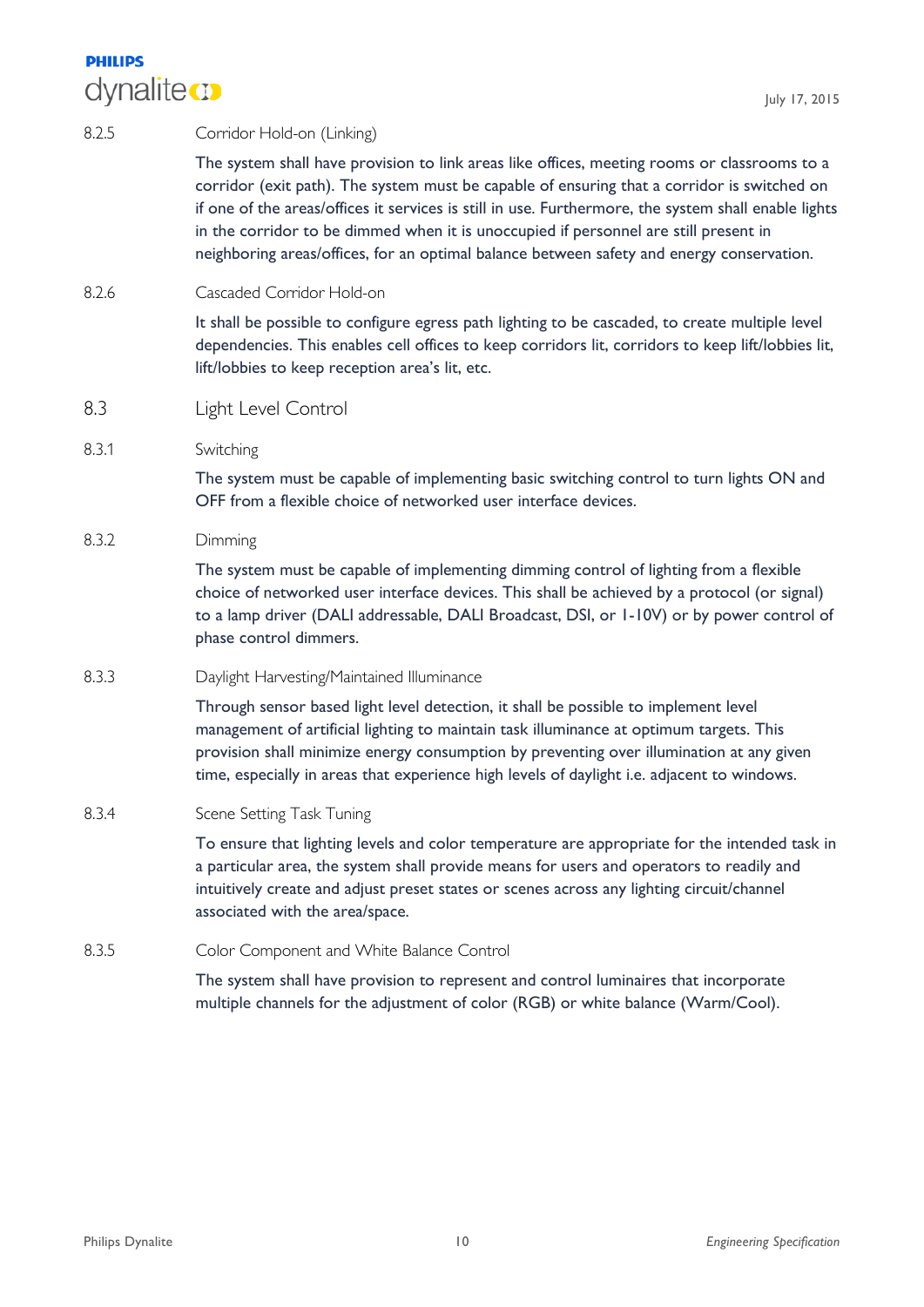#### <span id="page-10-0"></span>8.3.6 Corridor-Row Offset

**PHILIPS** 

dynalite **or** 

The system shall utilize closed loop light level management to control extra lighting rows offset from the window rows, for at least two extra rows. Zones adjacent to windows receive more daylight than those closer to the core of the building including corridors in open space offices. The system must be capable of implementing:

- Light level control of luminaires in the window areas and the core areas to be defined by a ratio.
- Window area luminaires to be dimmed to a lower level than the luminaires in corridor or core areas.
- The area in-between dimmed to a pre-defined percentage in reference to both window and core area levels.
- <span id="page-10-1"></span>8.4 Personal Control
- <span id="page-10-2"></span>8.4.1 Manual Light Control

The system shall have provision to enable manual user controls to be implemented where appropriate. Manual controls shall also be able to change the behavior of automated functions such as daylight harvesting, occupancy detection or illumination management.

<span id="page-10-3"></span>8.4.2 Dedicated User Interfaces

The system shall enable manual control to be implemented via the provision of keypads or touchscreens typically installed at the point of entry into areas or zones, where appropriate.

#### <span id="page-10-4"></span>8.4.3 Virtual User Interfaces

The system vendor shall also offer a range of virtual interface options for manual user control including but not limited to applications for portable computing devices and mobile phones, and popup dialogues that reside in the system tray area of Windows desktop.

- <span id="page-10-5"></span>8.5 Time Control
- <span id="page-10-6"></span>8.5.1 Scheduling

It shall be possible for lights to be switched ON, OFF, dimmed or behave differently according to a specific schedule. It shall be possible for schedules to be adjusted for weekends, public holidays or other shut down periods.

- <span id="page-10-7"></span>8.6 Advanced Control
- <span id="page-10-8"></span>8.6.1 Sequences/Tasks/Events

The system shall include facility to implement conditional and sequential logic control routines. It shall be possible for the control routines to be located and run from management software on a PC connected to the lighting control network or embedded within individual network devices. It shall be possible to embed tasks within sensors, keypads, load controllers, network interfaces and gateways. Operation of logic control routines shall not depend on a central control unit.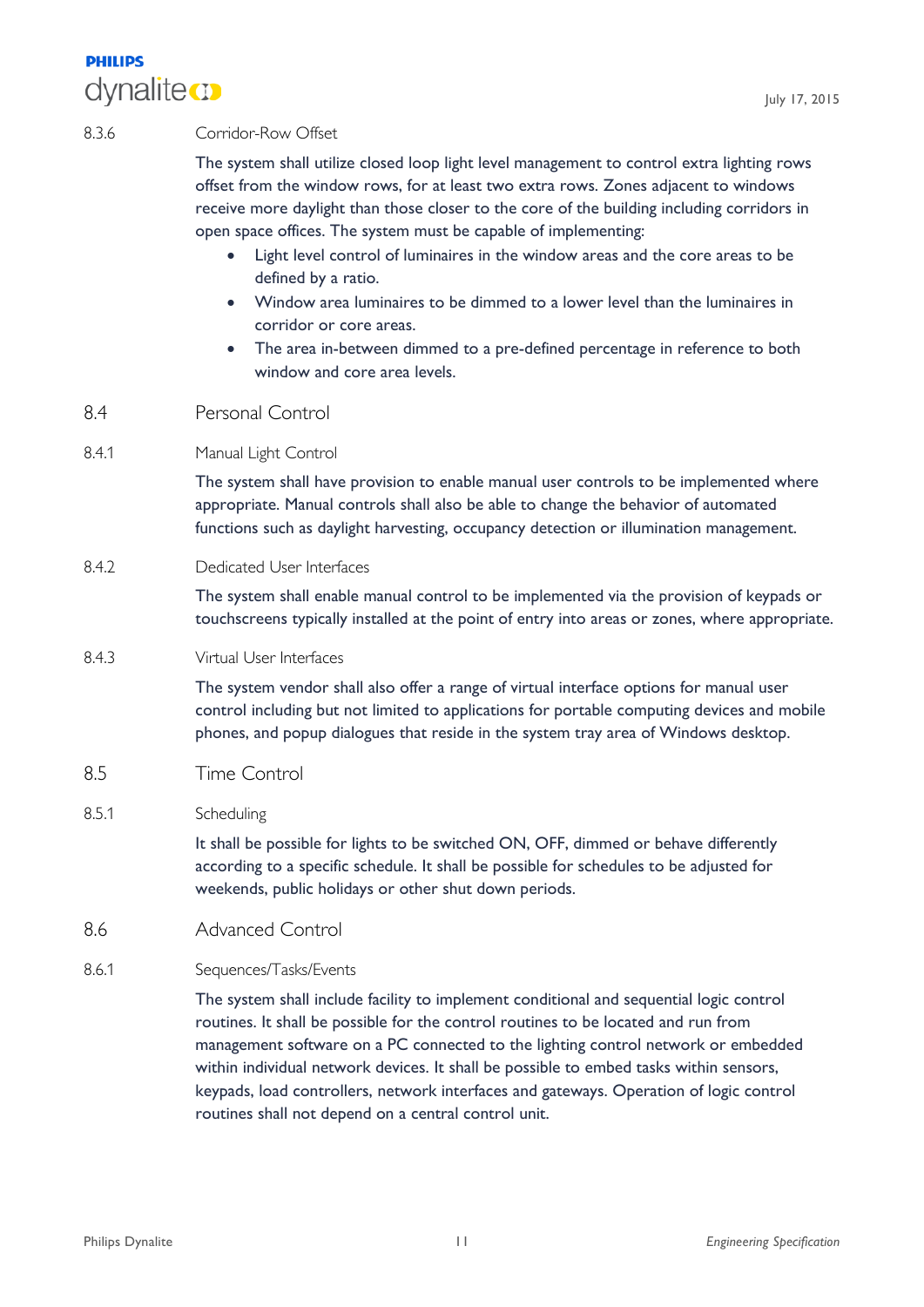## **PHILIPS** dynalite<sub>co</sub>

#### <span id="page-11-0"></span>8.6.2 Area Linking

The system shall have provision to dynamically combine or separate control areas for applications where de-mountable partitions are being used (typically in areas such as meeting rooms, training rooms and conference centers). When partitions are opened the user interfaces and lighting shall combine to act as one single control space. Conversely when the partitions are closed the user interfaces and lighting should separate into the discrete area in which they are located.

It must be possible to establish links between a minimum of 24 different areas and it shall be possible to define if control between the areas is unidirectional or bidirectional. It shall be possible to initiate linking via partition position activated reed or micro switches connected to dry contact inputs or from user interfaces.

#### <span id="page-11-1"></span>8.6.3 Load Shedding

Provision shall be available to allow some or all luminaires to dim or switch off when the buildings energy consumption is in excess of predefined limits. It shall be possible for the maximum limit to be static or dynamically set, potentially by the energy provider.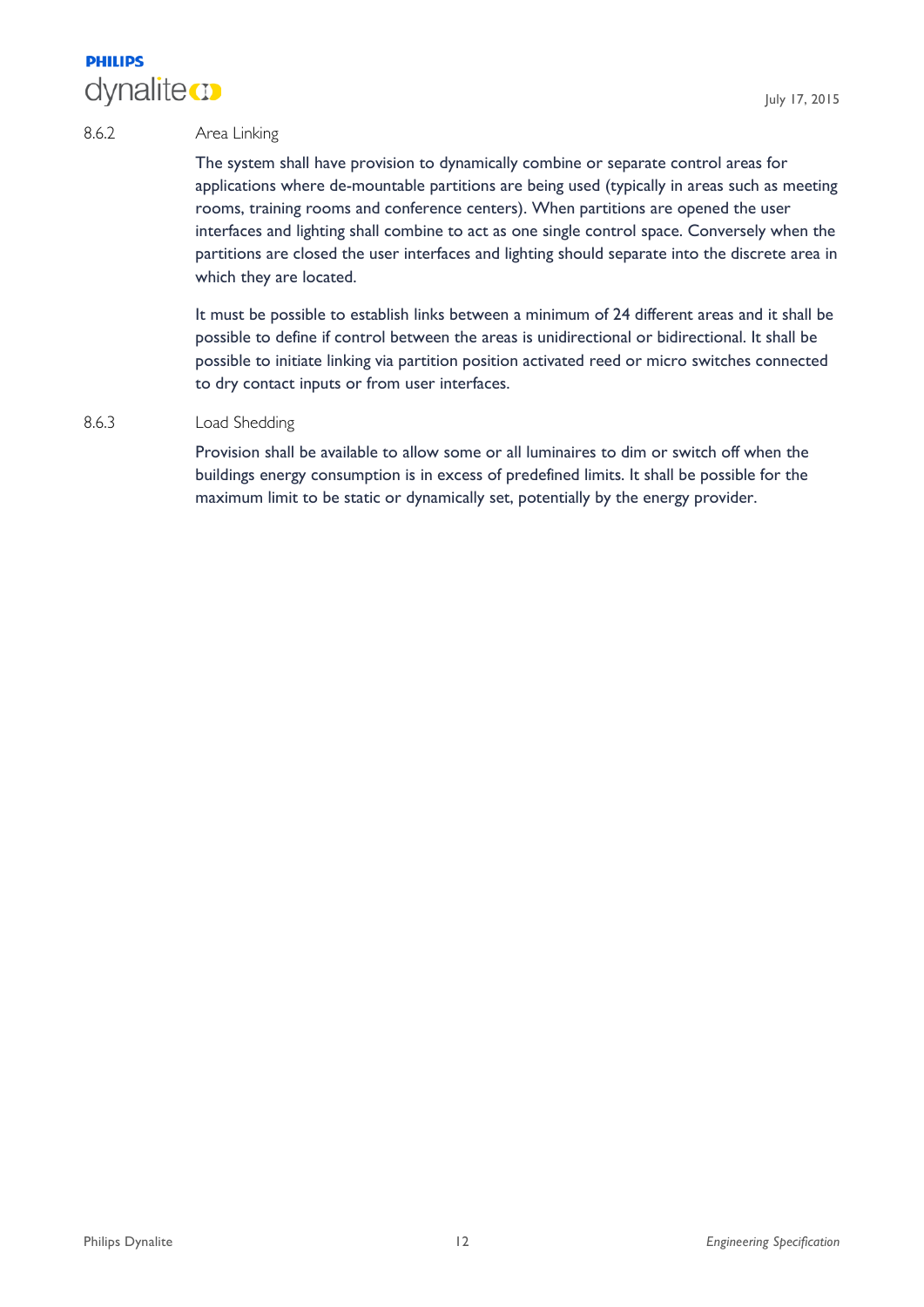#### July 17, 2015

## **PHILIPS** dynalite **or**

## <span id="page-12-0"></span>9 Load controllers

#### <span id="page-12-1"></span>9.1 General

All Load Controllers shall be designed to operate continuously at 100% of rated load. They shall be convection cooled, with no cooling fans or other forced ventilation employed in order to reduce noise and increase long-term reliability. Systems that are fan dependent or fan assisted, or which recommend regularly scheduled maintenance for air filtration components are not acceptable.

Load controllers shall be available in wall mount and DIN-rail mount configurations. Wall mount controllers shall be suitable for direct installation incorporating a suitable fire rated enclosure with appropriate protection from access to live parts. DIN-rail controllers shall be designed for installation within a switchboard and have a section profile consistent with an IEC style circuit breaker to ensure compatibility with standard load center enclosures.

- Different types of compatible load controllers shall be natively available, including:
- Leading and trailing edge power dimming phase control devices for the operation of incandescent lamps, iron core magnetic and electronic transformers
- Switching output devices for controlling ON/OFF loads,
- 0-10V, DSI and DALI signal-dimming devices for controlling electronically dimmable luminaires,
- Pulse Width Modulated (PWM) DC devices for controlling LED sources.

Output controllers shall be completely pre-assembled and factory tested by the control system manufacturer.

The range of load controllers shall be available for different control schemes including:

- RS485 multi-drop
- 0-10V analogue
- Voltage free contact closures
- DMX512

It must be possible to individually configure channels within all load controllers to unique areas that can be separately controlled. Dimming channels must have the ability to be software configured to provide either dimmed or switched output. It must be possible to set minimum and maximum output levels for all channels. Each dimmer shall contain selectable dimming curves and selectable control sources.

Configuration data relating to individual area names, individual channel names, preset levels, toggle levels and panic level must be stored within the non-volatile memory of each respective controller. The controller must also support device names, area names and channel names each up to 40 characters in length. The controllers must also be capable of supporting up to 170 presets. These settings must be downloadable with the vendor's software. Any system that does not provide access to the settings will not be accepted.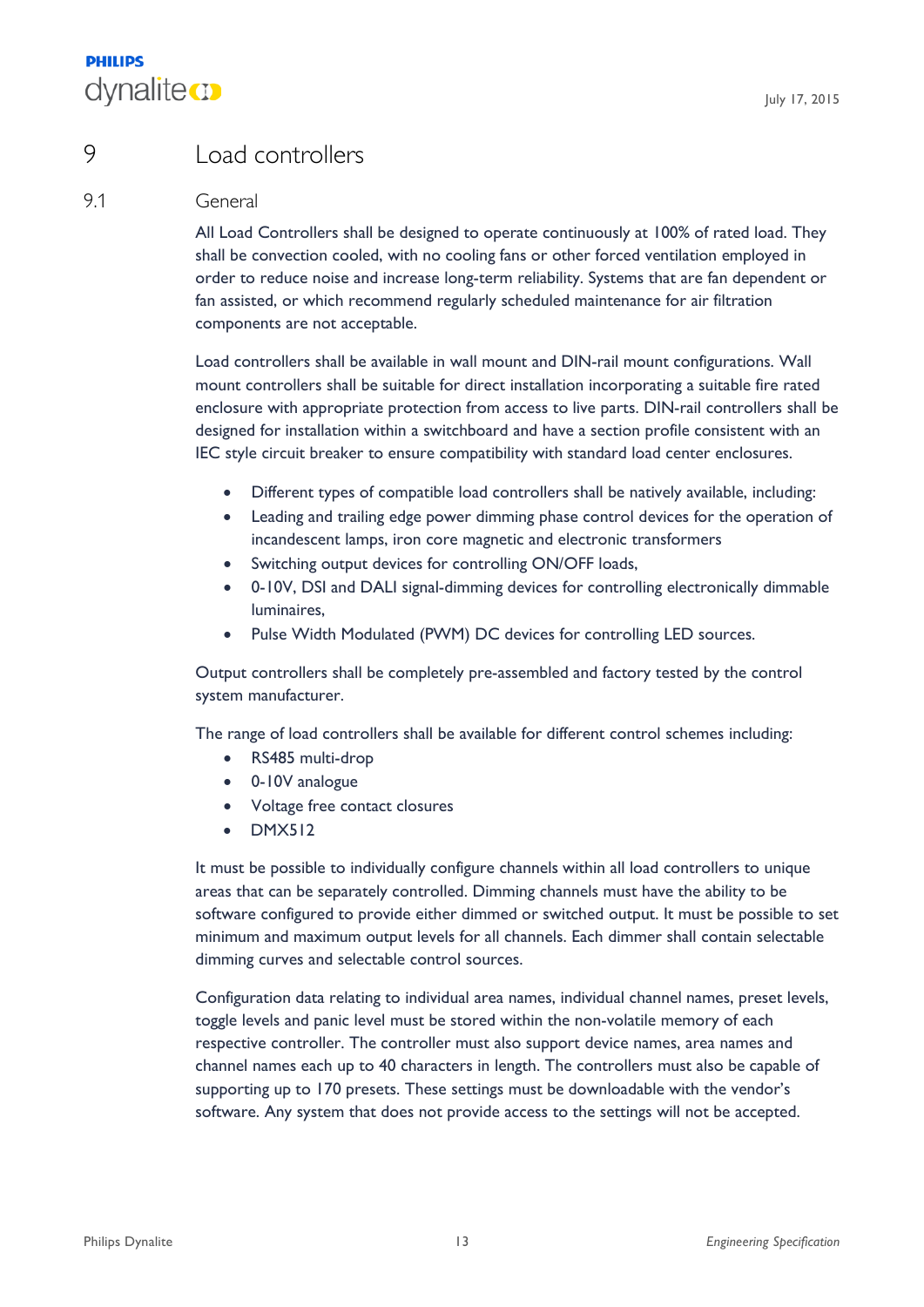## **PHILIPS** dynalite<sub>cn</sub>

All load controllers shall incorporate a dry contact 'AUX' input. The AUX input shall be located next to the network terminals. The AUX input shall incorporate de-bouncing and requires a minimum of 200  $\mu$  S contact closure for a valid activation. The AUX input shall be capable of performing the following minimum functions:

- Keypad Disabled / Panic / Program Disable
- Sign on Message
- Execute logic macro
- Defined Network Message transmission

Load controllers shall be available with various individual channel output capacities, ranging from 2A to 20A. Up to 12 channels shall be available in a single enclosure.

Each load controller shall have a configurable start up delay that defines the time from when power is restored to a load controller, to when the load controller sends out its sign-on message and starts to initialize outputs. This setting is useful for staggering the startup of multiple load controllers, or preventing multiple load controllers from cluttering the network with sign-on messages when the system is first energized, thus leaving the network clear for other peripherals to configure the load controllers before they revert back to their previous state.

Load Controllers with dual serial control ports shall be available, for the duplication of 'control LAN' cabling, to guard against the failure of one data cable. The Load Controller shall be configurable to:

- Obey control signals from either port
- Obey the Main port DMX512 signal and upon loss of signal
- Obey the secondary port
- Obey the highest level received from either port.

On start-up after loss of power, it shall be possible to configure load controllers to revert to one of the following output conditions:

- All circuits full on
- All circuits off
- All circuit to previous condition prior to power loss
- All circuits to a specific scene

Load controllers shall respond to a global 'panic' network message. Once in panic mode, the load controllers shall turn all circuits to 100% until they receive an 'un-panic' message. The system shall not obey any other network messages whilst in panic mode.

Load controllers shall monitor the network for loss of communications by listening for a network watchdog message. When a load controller has not heard a network watchdog message for a user-defined period of time (loss of communications), the load controller must revert to one of the following load conditions:

- All circuits full on
- All circuits off
- All circuit to previous condition prior to communication loss
- All circuits to a specific preset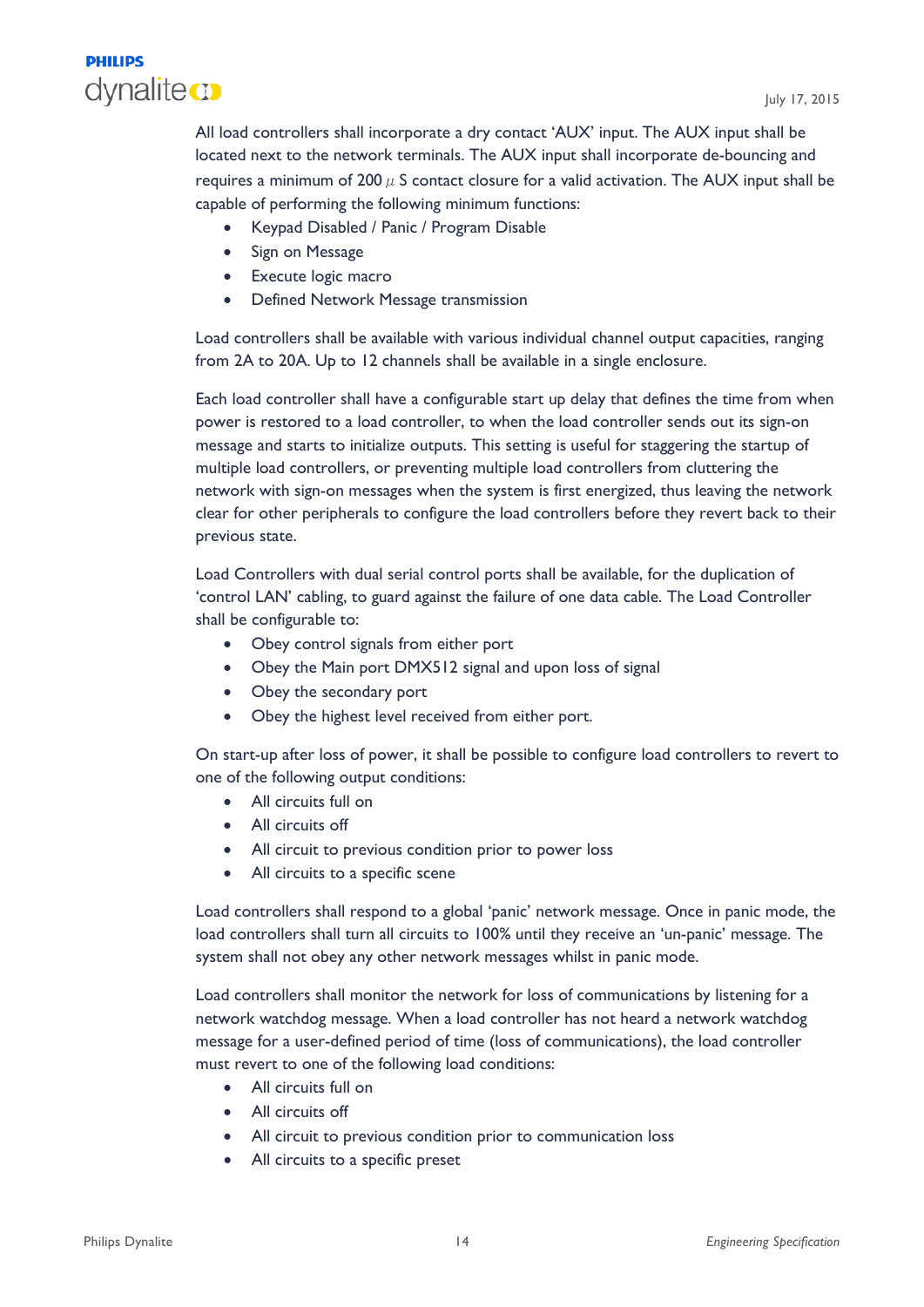

Load controllers shall incorporate a service diagnostic indication LED. The LED shall operate in the following modes:

- *Normal Operation* The Service LED should blink on briefly, approximately once per second then the dimmer is operating correctly on a quiet network or with no data cable connected.
- *Network Activity Detected* When network activity is detected, the Service LED will blink on and off at approximately twice the normal speed for a few seconds and then revert to normal speed.
- *DMX512 Network Activity Detected* When DMX is detected, the Service LED should flash continuously at a rate of 2 Hz.

Load controllers shall incorporate a service switch. The Service Switch, when pressed momentarily, shall cause a "sign-on" message to be transmitted onto the network. If the transmission is successful, the Service LED will indicate network activity detected. The signon message shall contain information about the device, such as: box number, device type and embedded software version. If the Service Switch is pressed and held for four seconds, the device will perform a software reboot. If the service switch is pushed three times in close succession the controller will drive all outputs to 100%.

It shall be possible to upgrade the firmware of all load controllers from any network access point over the control network.

All controllers shall be field serviceable and shall not be a "glued shut" device requiring replacement as the only option for servicing.

<span id="page-14-0"></span>9.2 Switching controllers

Switching controllers shall be utilized for lighting circuits and general electrical loads where automated ON/OFF operation is required. Controllers shall incorporate relays of appropriately rated capacity for typical lighting loads.

Relay contact ratings shall be 5A, 10A or 20A continuous AC3 ratings.

Integrated 'current transformers' shall be optionally available with selected switching control modules, providing real-time per channel current feedback, via the control network.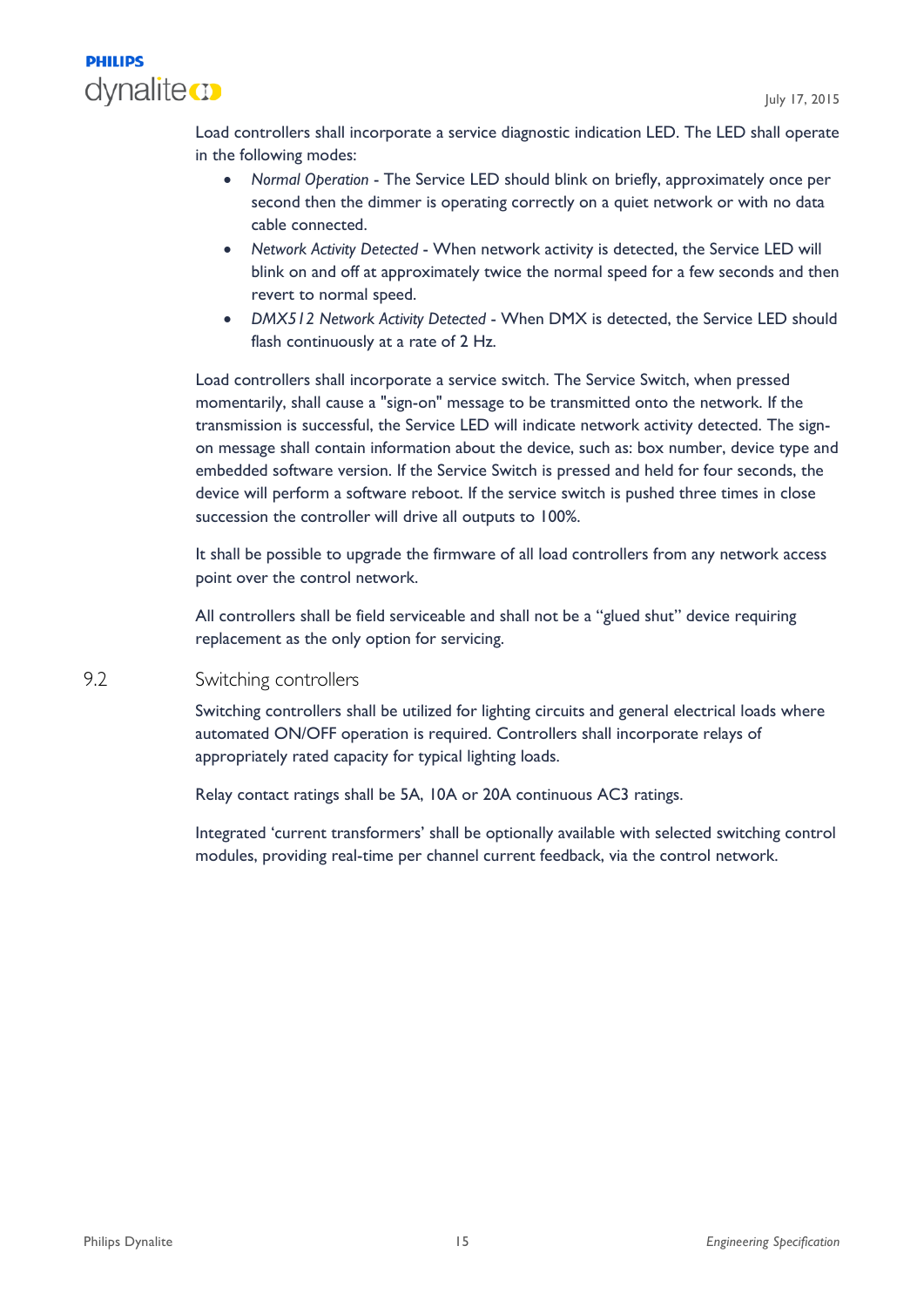July 17, 2015

## **PHILIPS** dynalite **or**

#### <span id="page-15-0"></span>9.3 Power Dimming Controllers

All power dimming controllers shall provide output power conditioning including:

- Output regulation
- Over voltage protection
- Surge protection
- **Brownout and Sag protection**
- Spike protection
- Soft start
- 16 bit fade resolution (65,535 steps)

Compensation for line frequency variations shall be incorporated. The dimmers shall maintain a constant light level with no visible flicker for incoming frequency variations of up to 2 Hz per second, or while connected to a generator, whichever condition is worse. The efficiency of each dimmer channel shall be equal to or better than 98%. Dimmers shall be capable of smooth continuous dimming to 4 different dimming curves appropriate to the load type.

The dimmers must incorporate an electronic soft start facility to smoothly ramp up light levels on start up. They must also incorporate surge suppression and feed forward voltage regulation so fluctuations and variations on the supply are not passed on to the load. Leading edge dimmers must maintain a constant light level with no visible flicker for incoming voltage variations of up to 2% change in RMS voltage per line cycle.

Power dimming controllers shall be suitable for operation from either Single Phase or Three Phase supplies. Controllers rated for 40A total load or less shall be operated from a Single Phase supply. Controllers rated for more than 40A total load shall be operated from a Three Phase supply. Controllers rated for more than 40A total load shall have separate internal power supplies for each Phase to ensure operation of the control electronics in the event of loss of 1 or 2 Phases.

All power dimming controllers with outputs rated 4A or greater shall incorporate integral circuit breaker protection on each output channel. Circuit breakers shall be Thermal Magnetic C-Curve with 6KA breaking capacity or approved equal. Connections for emergency lighting shall be provided on all output circuits and be clearly labeled.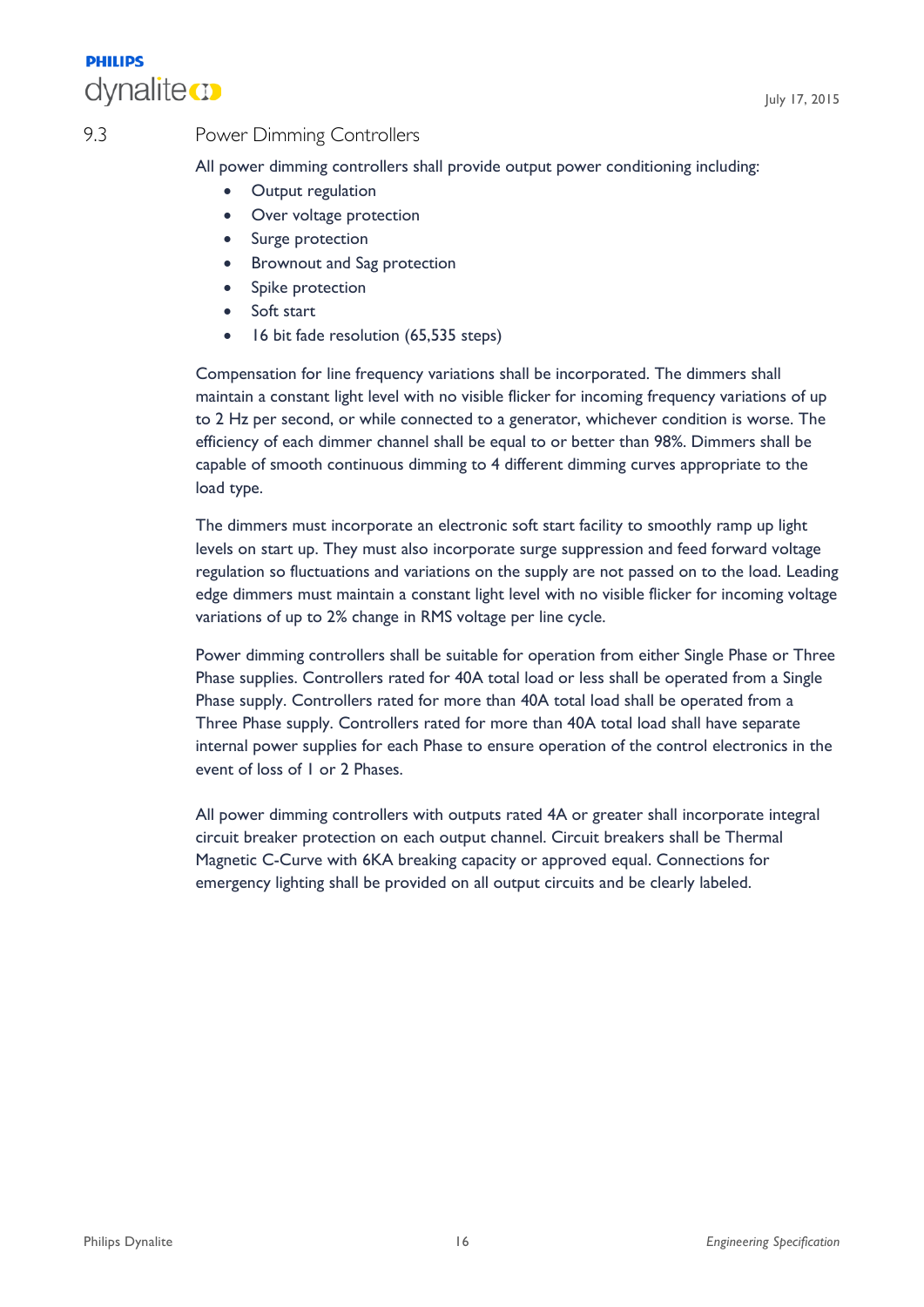## **PHILIPS** dynalite<sub>co</sub>

#### <span id="page-16-0"></span>9.3.1 Leading Edge Power Dimming Controllers

Leading Edge, (LE) dimmers shall be used on general incandescent lighting circuits incorporating mains and low voltage. Leading edge dimmers must incorporate power regulating devices with a nominal current rating at least 5 times greater than the dimmer channel full load rating.

Each dimmed channel shall be fitted with a toroidally wound, iron powder cored interference suppression choke which shall limit the rise time of the switch on transients.

#### <span id="page-16-1"></span>9.3.2 Trailing Edge Power Dimming Controllers

Trailing Edge, (TE) dimmers shall be used on unique lighting circuits that incorporate trailing edge compatible low voltage electronic transformers. Trailing edge dimmers shall use MOSFET transistors as the power-regulating device. All trailing edge dimmers shall incorporate electronic overload protection, and electronic short circuit protection. Trailing edge dimmers shall be capable of sensing an inductive load, and automatically revert to switching only if an inductive load is connected.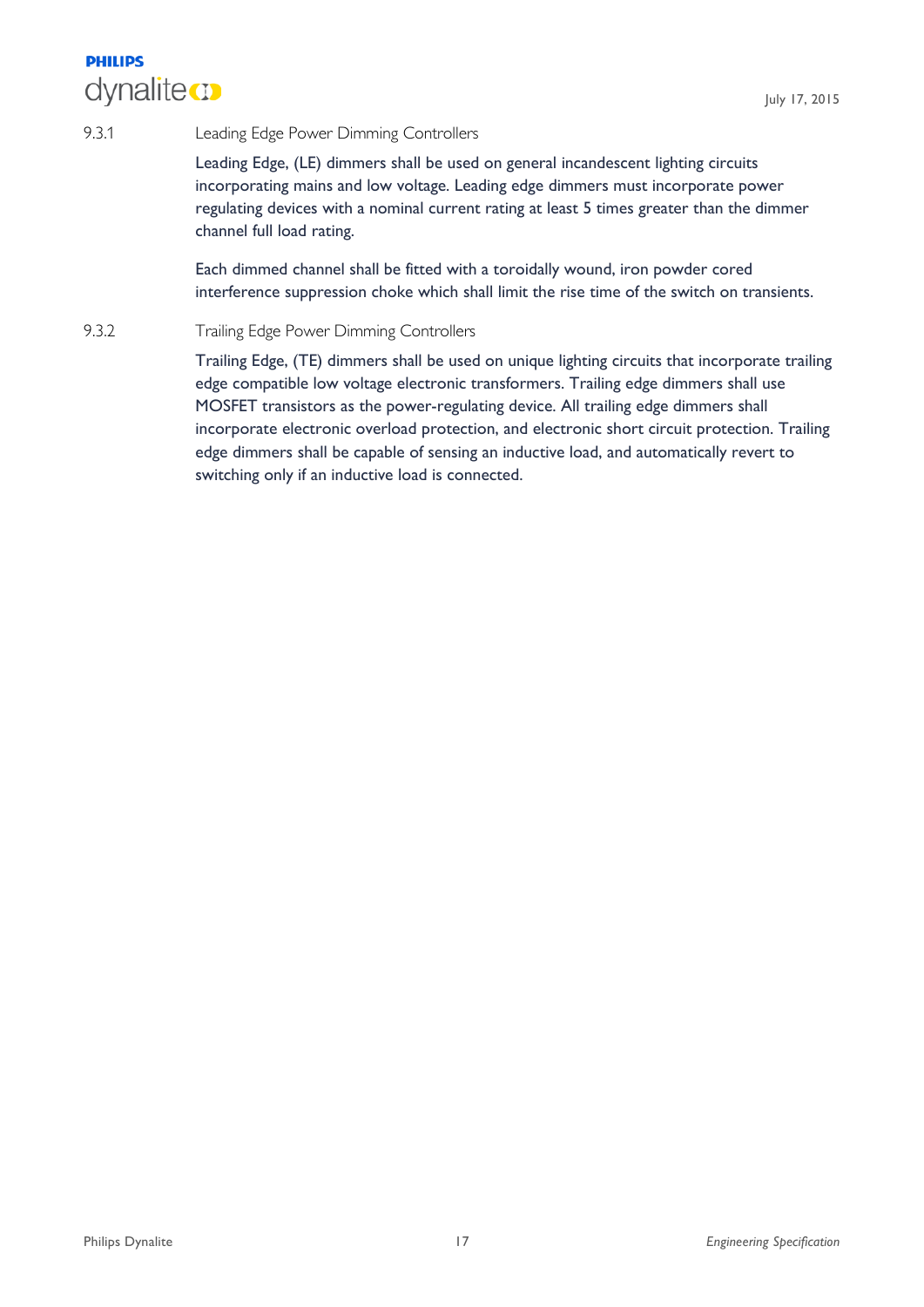## **PHILIPS** dynalite<sub>cn</sub>

#### <span id="page-17-0"></span>9.4 **Signal Dimming Controllers**

#### <span id="page-17-1"></span>9.4.1 Broadcast Signal Dimming Controllers

Signal dimming shall be used to control luminaires with integral dimming control gear. Signal dimming controllers shall use commissioning software to select the output as 0-10V, DSI or DALI Broadcast.

The controllers shall optionally incorporate an integral mains supply relay for each ballast control output circuit so that power can be removed from the lighting circuit when the ballast control channel is set to 0% output (off state). The relay shall be shall have an appropriately rated capacity for typical lighting loads.

Systems that require an external DSI or DALI converter shall not be acceptable. The signal outputs shall be capable of sinking or sourcing a minimum of 50mA per channel.

#### <span id="page-17-2"></span>9.4.2 DALI Universe Controllers General

DALI Universe Controllers must be used where independent control of each individual luminaire is required. Each DALI interface shall output the full DALI protocol and control a maximum of 64 individually addressable luminaires per DALI loop. It should be possible under normal circumstances to connect at least 255 DALI universe controllers to a control network to individually control 16,575 ballasts. It should also be possible to upgrade to a method whereby 65,000 separate DALI controllers can be connected on to a single control network to individually control 4,225,000 ballasts.

DALI universe controllers shall incorporate all required circuitry to connect directly to each DALI loop without the use of third-party products. They shall be self-contained and support:

- Controller unit power supply
- DALI network power supply
- DALI network interface
- Scene controller
- Direct network connection to vendors network

Systems that require controllers with external or separate power supplies, external DALI transmitter or external DALI network interfaces, external scene controllers and integration devices to vendor's network will not be accepted. Furthermore, systems that require the introduction of multiple interface connections through assembly of individual components for DALI universe adaptation will not be accepted.

The DALI lighting system components shall be connected as a set of individual loops each initially comprising fifty (50) DALI devices per loop. Each loop shall be expandable to incorporate a total of sixty-four (64) DALI devices if required.

Loop wiring shall comprise three (3) power (active, neutral and earth) and two (2) data/control cables following the same route. Optionally, an un-switched active may be incorporated in cable runs for DALI emergency fitting support. Cables shall comply with the Circuiting Requirements of this specification.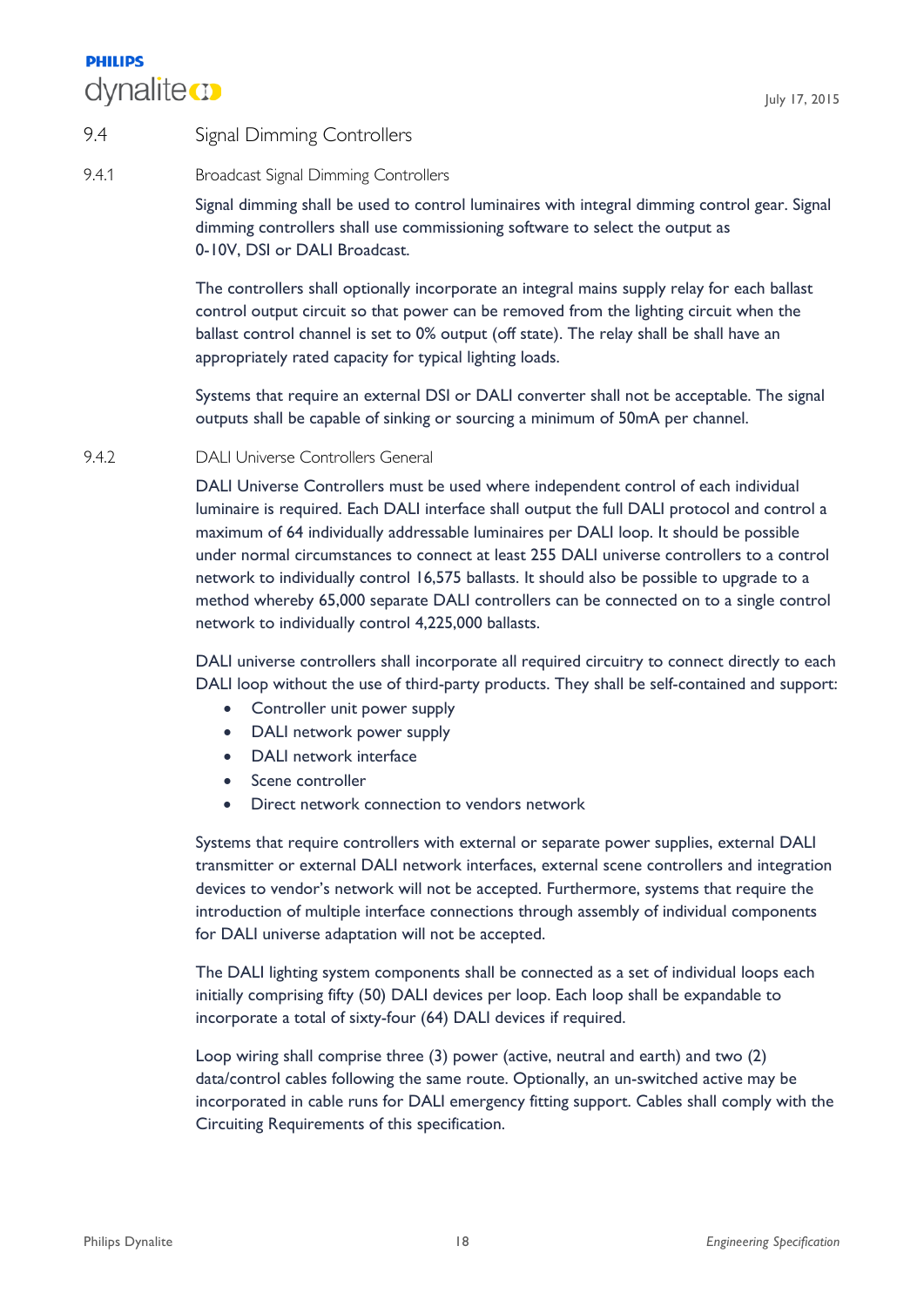## **PHILIPS** dynalite<sub>cn</sub>

DALI loops may be connected in a radial or bus topology or a combination of these. Ring topologies are not acceptable.

Individual DALI universes shall only be linked together via the control systems DALI universe controllers. The control system will have the capacity to manage each individual DALI universe over multiple controllers together as one system. Any network user interface will have the capacity to send a single network massage that when required can affect multiple DALI universes to respond.

The lighting control system must be able to manage one logical control area or lighting group over multiple DALI universes and over multiple DALI universe controllers. Any system that requires the physical DALI loop to be wired in the same configuration as the logical areas will not be accepted.

DALI loops shall be installed in a logical manner. The addressing sequence for individual DALI devices within a DALI loop is by way of the IEC standard address randomization process. In applications where DALI device short addresses have been pre-assigned, the lighting control system shall be capable of preserving the short address assignments when enumerating the universe. The lighting control system shall be capable of utilizing the 16 native scene groups within the DALI system specification 62386-101.

The DALI controllers shall automatically determine whether to control each luminaire individually (short address mode) or by the DALI group addresses (group and scene mapping mode). The intent of this function is to overcome the limitations of 16 group addresses, and the limited speed of the DALI protocol in respect to avoiding a Mexican wave effect caused by individual luminaires arriving at target levels at different times.

Controllers shall also be capable of interrogating DALI luminaires to provide the following diagnostic information;

- Lamp failure
- Ballast failure
- Ballast run time tracking for each ballast and the switched output
- Device Online / Offline status

A user service switch must be available allowing the universe controller to be set to DALI broadcast test mode, allowing installation testing and verification of all DALI network wiring by slowly flashing correctly terminated DALI luminaires.

The DALI interface should be able to 'communicate' to each ballast individually (short address mode) or by the DALI group addresses (group and scene mapping mode). This should happen automatically. This choice will overcome the limitations of 16 group addresses, and the slow speed of the DALI protocol specifically relating to avoiding Mexican wave effect of different ballasts arriving at target levels at different times.

Commissioning of the DALI luminaires shall be undertaken by the Control System Supplier. The system must also have provision for either off-site or on-site commissioning. A system that requires off site enumeration of ballasts is not acceptable.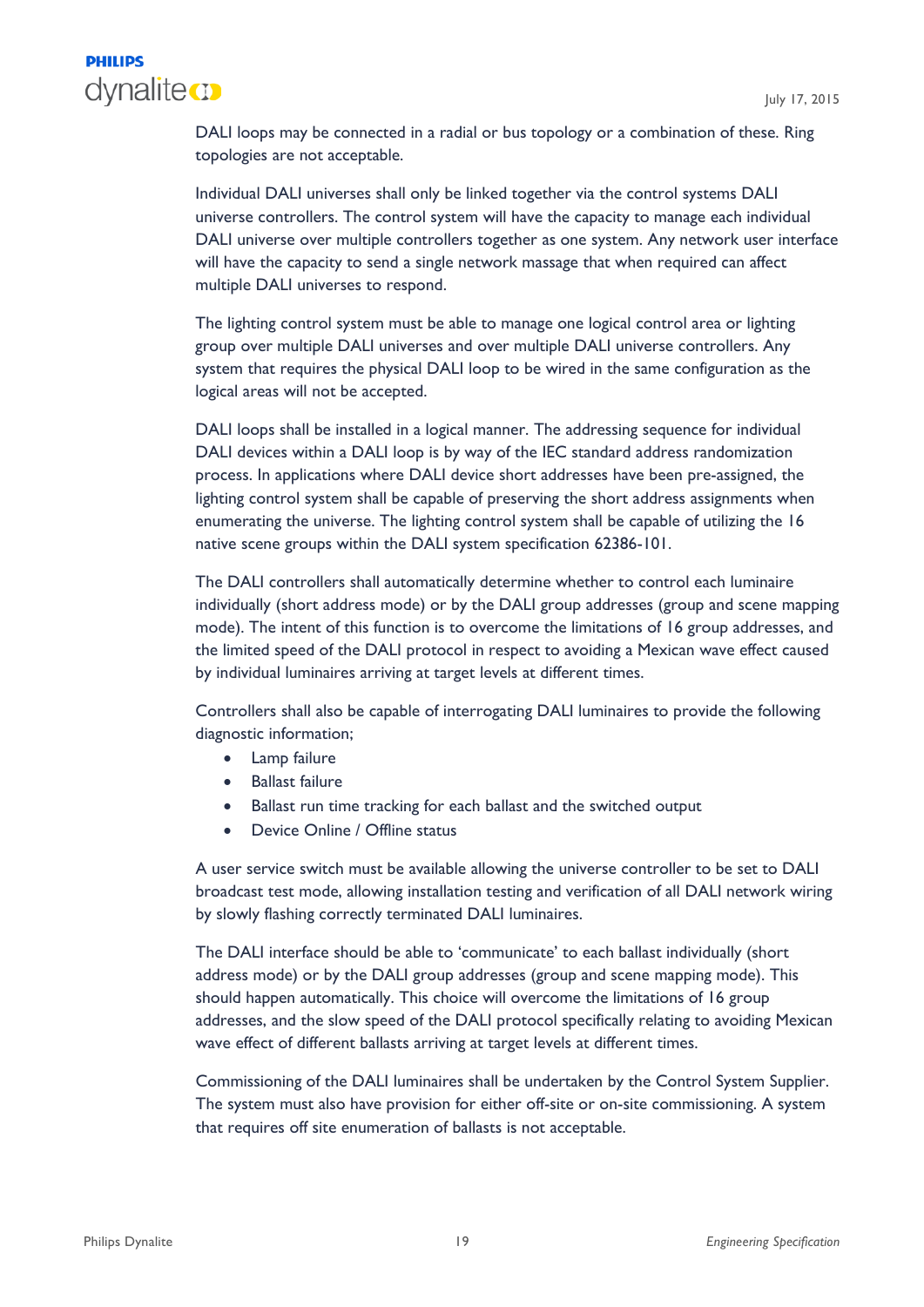

DALI universe controllers shall support both normal and emergency DALI fittings. Systems that require separate DALI controllers for normal and emergency DALI fittings will not be accepted. The system shall also be capable of testing and reporting on the lamp status and battery condition of DALI emergency luminaires.

#### <span id="page-19-0"></span>9.4.3 DALI MultiMaster Controllers

Where practical DALI MultiMaster controllers shall be used that permit connection of DALI input devices ie sensors, keypads and dry contact interfaces to the DALI universe loop to reduce wiring. DALI input devices are to be fully powered from the DALI bus. DALI devices that require an additional power supply will not be considered.

The settings for DALI input devices shall be completely configurable from the vendors commissioning software. Any DALI input devices that require direct or manual adjustment will not be accepted.

In addition to the requirements outlined under this section, the DALI MultiMaster controllers shall also comply with the requirements of section 10.4.2 above.

The DALI controllers shall be capable of interpreting and relaying messages issued by these devices to the control system, so that the DALI input devices can also control lighting outside of the universe that it is connected to.

DALI MultiMaster Controllers shall support up to 10 DALI user interface devices on a fully populated DALI universe.

It shall also be possible to upgrade the firmware of DALI user interfaces via the DALI universe.

DALI MultiMaster universe controllers shall have provision to dynamically adjust luminaire fade rates as configured in either the DALI user interfaces or devices on the control network.

#### <span id="page-19-1"></span>9.4.4 DIN-rail Mount DALI Universe Controllers

DALI universe controllers shall be offered in DIN-rail mount configuration, and available in single or triple universe configurations to control up to 64 or 192 DALI channels respectively. The controllers should be powered from mains supply without the need for an external low voltage transformer.

DIN-rail Mount DALI universe controllers shall optionally incorporate standby power management via an integral 20A switched output per universe for control of the mains power circuit feeding luminaires connected on each universe. This output should disconnect the mains power supply to the luminaires when all luminaires on the associated DALI universe are set to 0% output (off state), removing all standby current consumption from the DALI luminaires. This function should be completely automated by the lighting control system and require no additional commissioning. Systems that do not allow for the integrated power supply to the ballasts to be disconnected are not acceptable.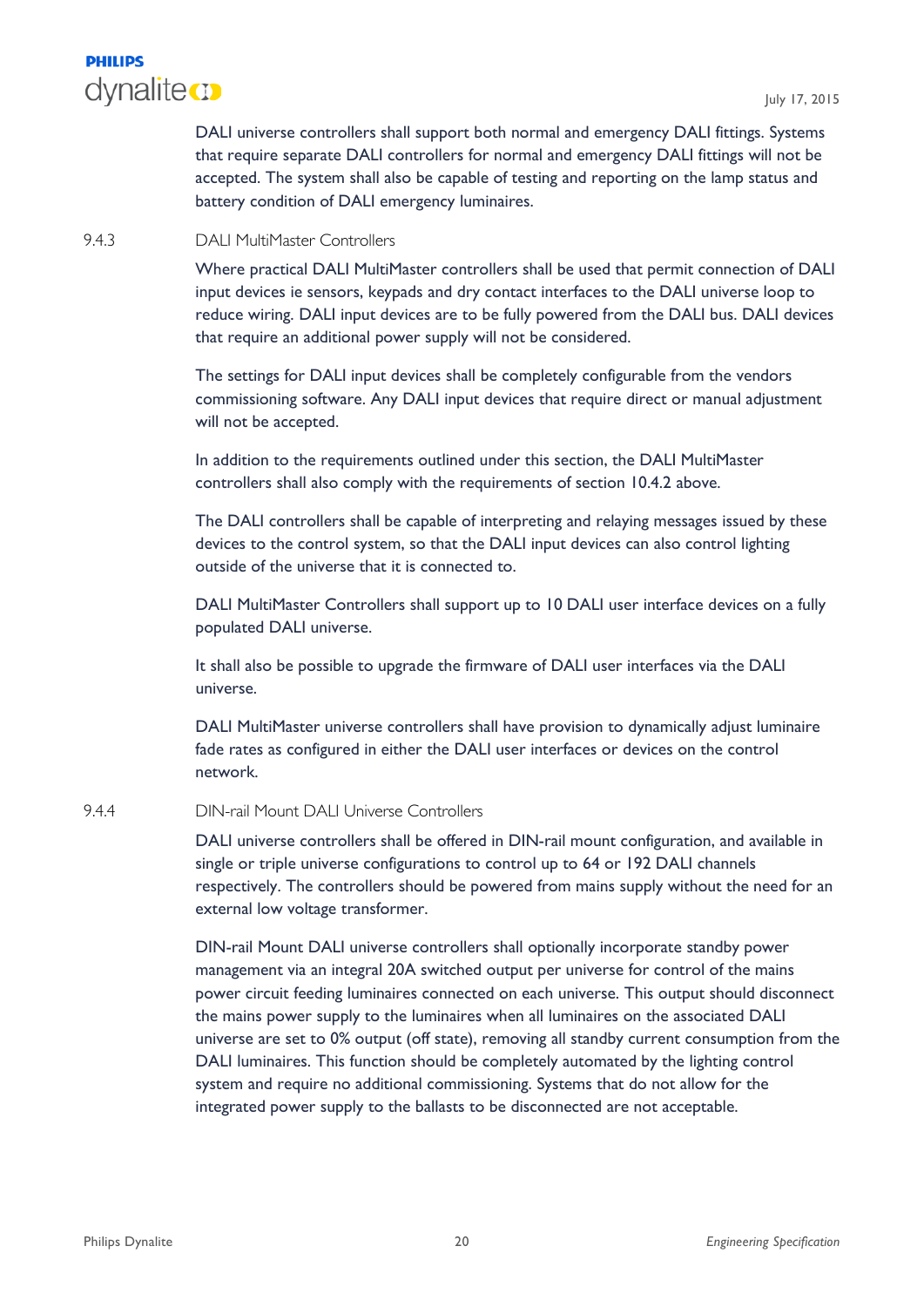#### <span id="page-20-0"></span>9.4.5 **Structured Wiring Controllers**

For installations that utilize structured wiring solutions, Lighting Control Modules, (LCMs) shall be supplied for final connection of the luminaires. LCMs shall be mounted within the ceiling void and typically be located to facilitate the shortest length of individual load control cabling to the luminaires as possible.

The LCMs shall provide 9 individually controlled output channels. Each output shall be a combination of an isolated dimming signal, switched mains supply of up to 5 amps maximum per channel, and a maintained active for emergency luminaires. A maximum total box load of 16 amps shall be possible.

For fast and flexible connection of luminaires, the controlled mains outputs and the dimming signal wiring shall be connected via individual, poled and gated six pin sockets that are integrated into the housing of the controller. Matching connectors shall be available with a range of cable lengths, and shall also incorporate where required a "T" junction enabling the daisy chaining of a particular output circuit up to the LCM individual output maximum load.

The LCMs shall have distributed intelligence such that it may be used 'out-of-the-box' and offer useful functionality prior to commissioning.

Each LCM shall be field serviceable and shall not be a "glued shut" device requiring replacement as the only means of repair.

Each output of the controller shall be software configurable to provide DALI broadcast, DSI, or 1-10V. It shall also be possible to software configure each output to be associated with a single DALI universe per controller, so that it is possible to individually control and monitor individual DALI luminaires that are connected to a single output. DALI outputs shall also support DALI emergency luminaires. LCMs that incorporate DIP or Hexadecimal switches for the purpose of coding, programming etc. shall not be accepted.

The LCMs shall also include 3 serviceable internal fuses, each fuse protecting a group of three outputs. The rating of the fuses shall be suitable to enable a reduction in cross sectional area of wiring from the LCM to the luminaries, relative to the supply wiring to the LCM. Access to the fuses shall be via a housing aperture with integral cover shutter that is locked in place when the supply connector to the LCM is inserted.

The LCM shall also have provision to support  $4 \times$  SPDT dry contact inputs for local user switches. The LCM shall also include connection provision for 4 network sensors.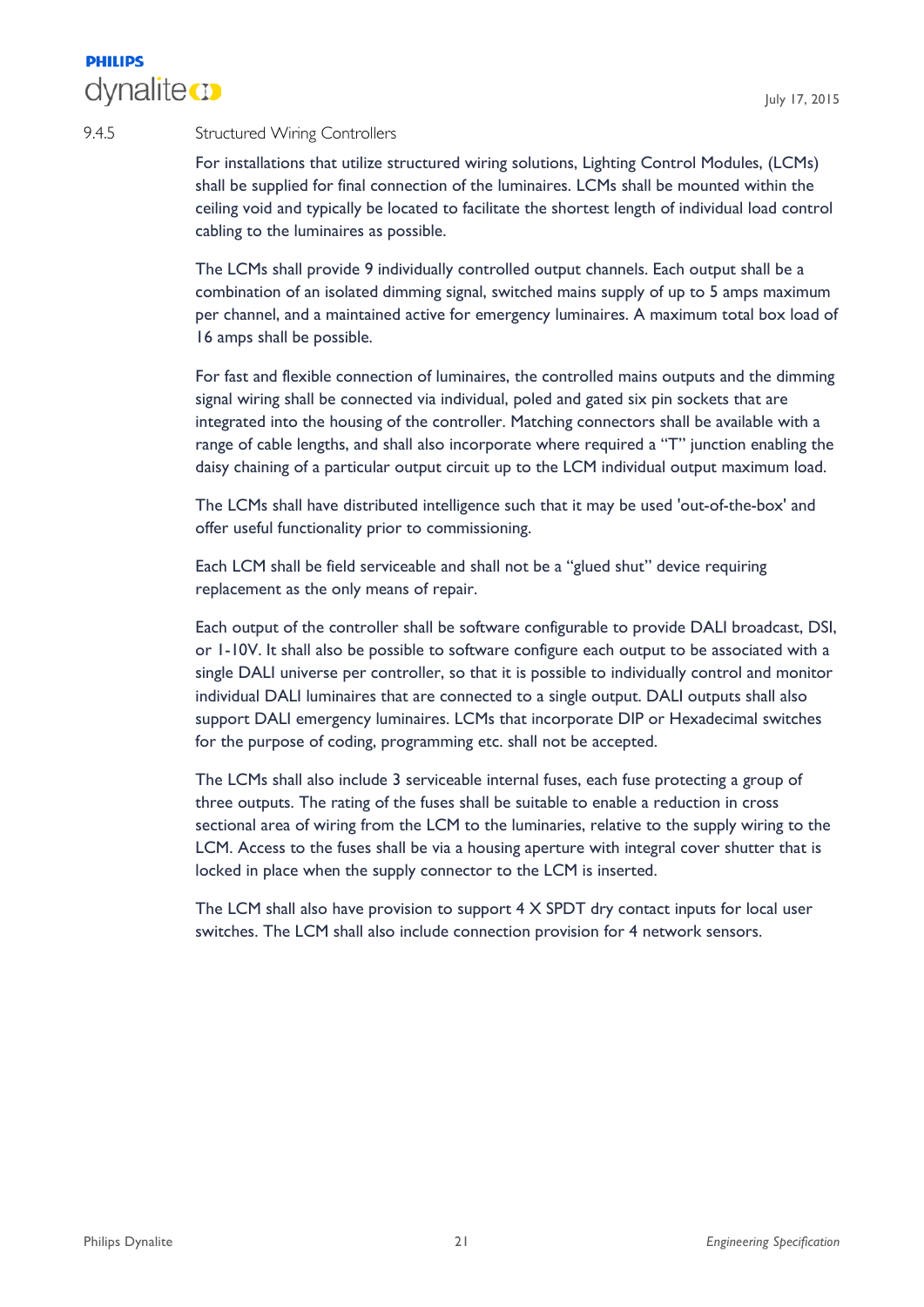#### <span id="page-21-0"></span>9.4.6 DALI Commissioning

NCS and DALI ballasts are to be commissioned via a common graphical commissioning software interface providing graphical representation of all DALI fixtures and NCS products.

DALI load controllers must support setting and reconfiguring DALI addresses, group addresses and scene level settings. Systems that require third-party commissioning software to set DALI addresses, group addresses and scene level settings shall not be acceptable.

Initial programming shall be via graphical icon positioning and grouping, writing data to products and a single database simultaneously. Systems where DALI ballasts must be preconfigured causing intermediate commissioning layers shall not be acceptable.

#### <span id="page-21-1"></span>9.5 **DIN rail Multipurpose Controllers**

DIN rail Multipurpose Controllers shall be used in applications where operation of various small load types is required in a single location, i.e. boardroom etc. The controllers shall have 8 output channels and be housed in a 12 unit width DIN-rail mount enclosure. The internal structure of the controller shall be configured as a main board assembly with an output module socket for each channel. Each channel shall accommodate an output module and be individually protected via a 6.3amp HRC fuse. There shall be a range of plug-in output modules available to suit various load types including:

- Signal dimming modules, software configurable to DALI Broadcast, 1-10V and DSI. Note that a switching module should be paired with the signal-dimming module when controlling 1-10V luminaires.
- Leading Edge power dimming modules, for loads up to 2 amps. The module shall incorporate internal protection by a self-resetting mechanical cutout that trips in excess of 2.5A or high temperature.
- Leading Edge power dimming modules occupying 2 output module locations, for loads up to 4A. The module shall incorporate internal protection by a self-resetting mechanical cutoff that trips in excess of 10 amps or in high temperature.
- Trailing Edge power dimming modules, suitable for loads up to 2A. The modules shall incorporate internal protection by a self-resetting mechanical cutoff that trips in excess of 2.5 amps or in high temperature, and an ultra-fast acting electronic cutoff that trips at 3 amps to protect the IGBT drivers. The electronic cutoff will retry 3 times to control the load then trip out permanently, requiring a reboot to reset the trip. If a load not suitable for Trailing Edge is connected, like an iron core transformer for example, the module will automatically configure itself to a switching mode.
- Switching modules, suitable for controlling most types of ON/OFF loads up to 4A. Relays to be rated: 16A, TV5, 100A surge.
- Curtain modules, with 240 VAC changeover motor-switching control for curtain, blind, roll screen or elevator system control. Shall use a SPST relay for movement control, this feeds power to a SPDT relay for directional drive.
- Fan modules, suitable for 3 speed sweep fan control providing 4 settings: High, Med, Low and Off, suitable for only one fan per output module.

The controller shall optionally incorporate front panel channel status indicators with a manual override toggle switch for each output.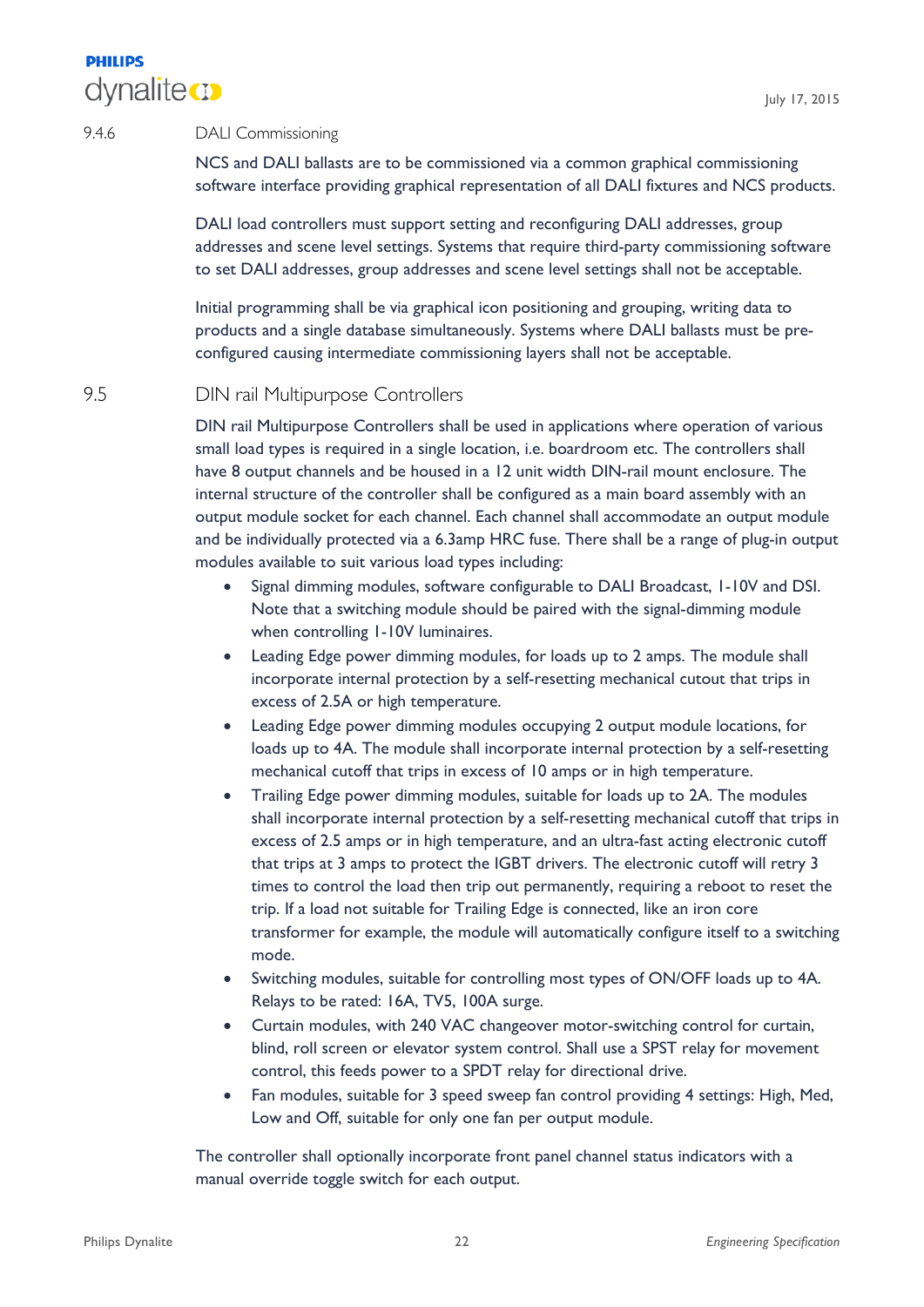#### <span id="page-22-0"></span>9.6 Wall-mounted Multipurpose Controllers

Wall-mounted Multipurpose Controllers shall be used in applications where operation of various larger load types is required in a single location i.e. hotel etc. Different sized enclosures shall be available for a different number of multichannel output modules (2, 4 or 6 module bays). There shall be a range of plug-in output modules available to suit various load types including:

- Phase-cut dimmer module
- Signal dimmer module
- Relay module

Standard modules shall be provided for all controllers:

- Supply module
- Communications module

The controller shall be encased in a galvanized steel enclosure, suitable for surface and recess mounting. The enclosure shall be safely mountable before modules are installed. The enclosure shall include multiple knockouts to cater for flexible wiring configuration. The enclosure shall include two separate front covers so that high and low voltage sections can be accessed separately. Circuit breakers shall protrude through the front cover for visibility and ease of access.

The enclosure module bays shall include mechanical interlocks to ensure correct module location. A wiring loom shall be supplied with the enclosure, fitted with plastic collars to ensure proper wiring orientation and prevent installation errors.

All supply and communications terminals, as well as circuit protection, shall be fitted to each module. Output modules shall plug in to any available output module bay and shall not require modification for installation. All modules shall be fully encased in a metal enclosure. Output modules shall have their own microprocessor and memory, and manage their own settings. Modules shall be available in dual pole or RCBO. Module type shall be autodetected and presented in the commissioning software. The controller shall have interchangeable communication modules to accommodate different protocols.

The supply, communications and output modules shall be individually replaceable. During servicing, replacement output modules shall be automatically rediscovered and reconfigured without commissioning software.

The phase cut output module shall be capable of Leading/Trailing Edge dimming. The module shall attempt to identify the required dimming type using harmonic analysis, and allow manual selection of dimming type via the commissioning software.

The signal dimmer output module shall be software-selectable for 1-10V, DSI, DALI Broadcast, DALI Addressable and DALI MultiMaster.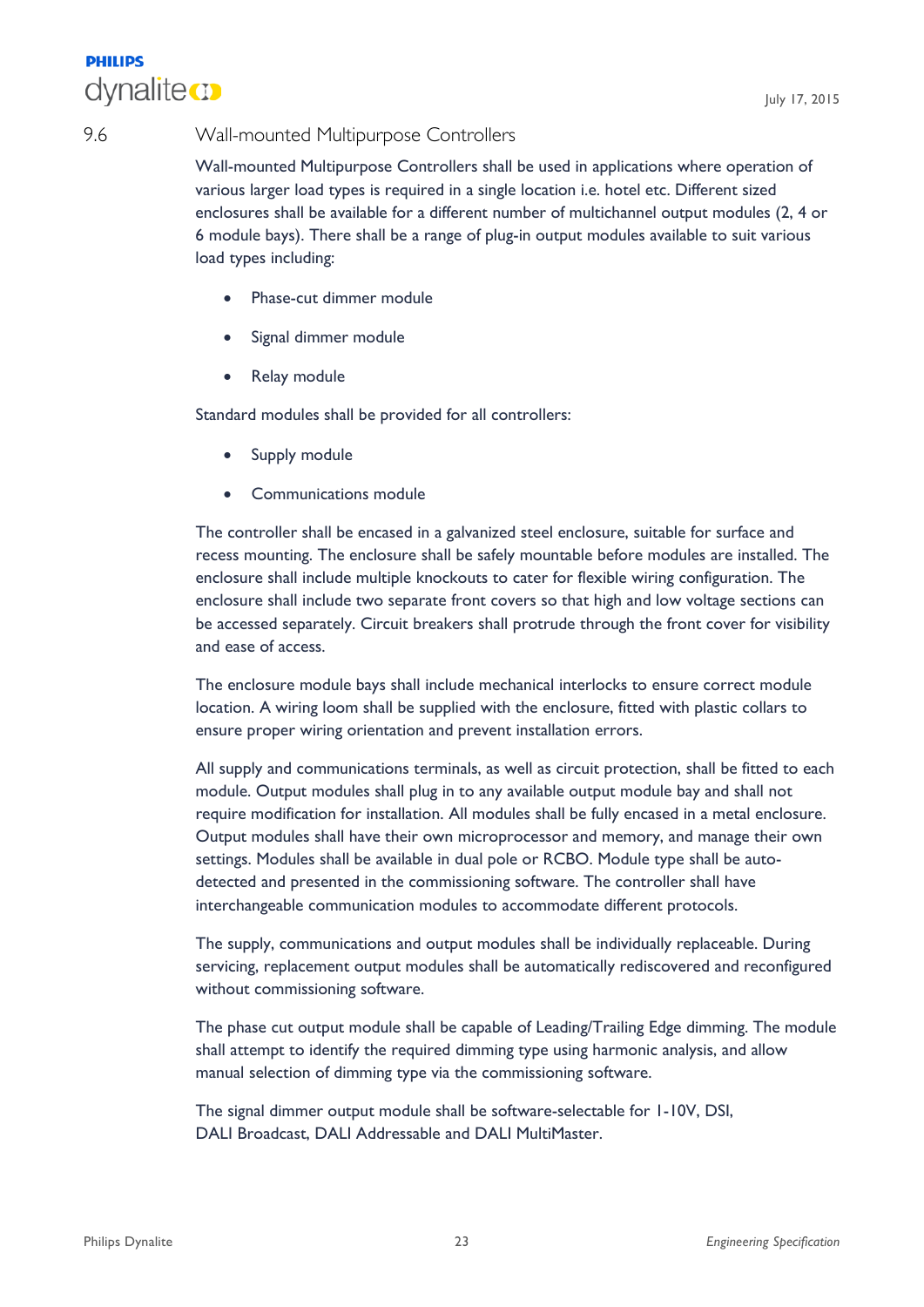

The communications module shall have 4 dry contact inputs, indicating LEDs for device and network status, an override keypad to allow testing of all modules and channels, and a service switch to enable network sign-on and device reset without opening the enclosure.

## <span id="page-23-0"></span>10 User Interfaces

A range of compatible user interfaces shall be available for direct connection to the control network, including:

- Pushbutton Keypads or Touch Sensitive Keypads
- Fader Potentiometer
- LCD Display with Pushbuttons for navigation through menus and selection of options
- **LCD Touch Sensitive Screens**
- **Timeclocks**
- Infra-red Receivers for Remote Controls
- Infra-red transmitters for controlling third-party Audio and Video equipment

#### <span id="page-23-1"></span>10.1 Keypads

Keypads shall be of the correct size to suit locally available wall boxes. They shall be available in various fascia finishes including stainless steel, gold, brass, chrome, painted, or any common flat architectural surface finish medium to suit the client's requirements.

Button caps of pushbutton keypads must be able to be engraved and available in Silver, Charcoal Grey, or White finish. These shall be readily interchangeable with custom engraving available if required. Keypads shall also be available which provide rear text illuminated engraving. It shall be possible to individually control the rear text illumination for each button independently, and set via software the text illumination intensity for the whole keypad.

Faders where used, shall be capable of controlling any circuit in any area, or be assigned as a 'master' fader to control the overall lighting levels in an area. Facility must be available to accommodate custom keypad requirements. A range of keypad assemblies shall be capable of accepting a minimum of 16 buttons, 22 faders, and 4 key switch inputs on one circuit board. It shall be possible to link an unlimited number of keypad circuit boards together to create custom keypads with greater than16 buttons, with all buttons appearing in a regular array.

A range of keypads shall have a built in LCD display with dynamic text and dynamic icon labeling. Keypad range shall have the option of mechanical buttons or touch sensitive buttons. Keypads shall be capable of proximity detection, light level sensing and temperature sensing. They shall be able to produce a wall-wash lighting effect when proximity is detected. The keypads shall have an interchangeable communications module that is compatible with the full range of button panels.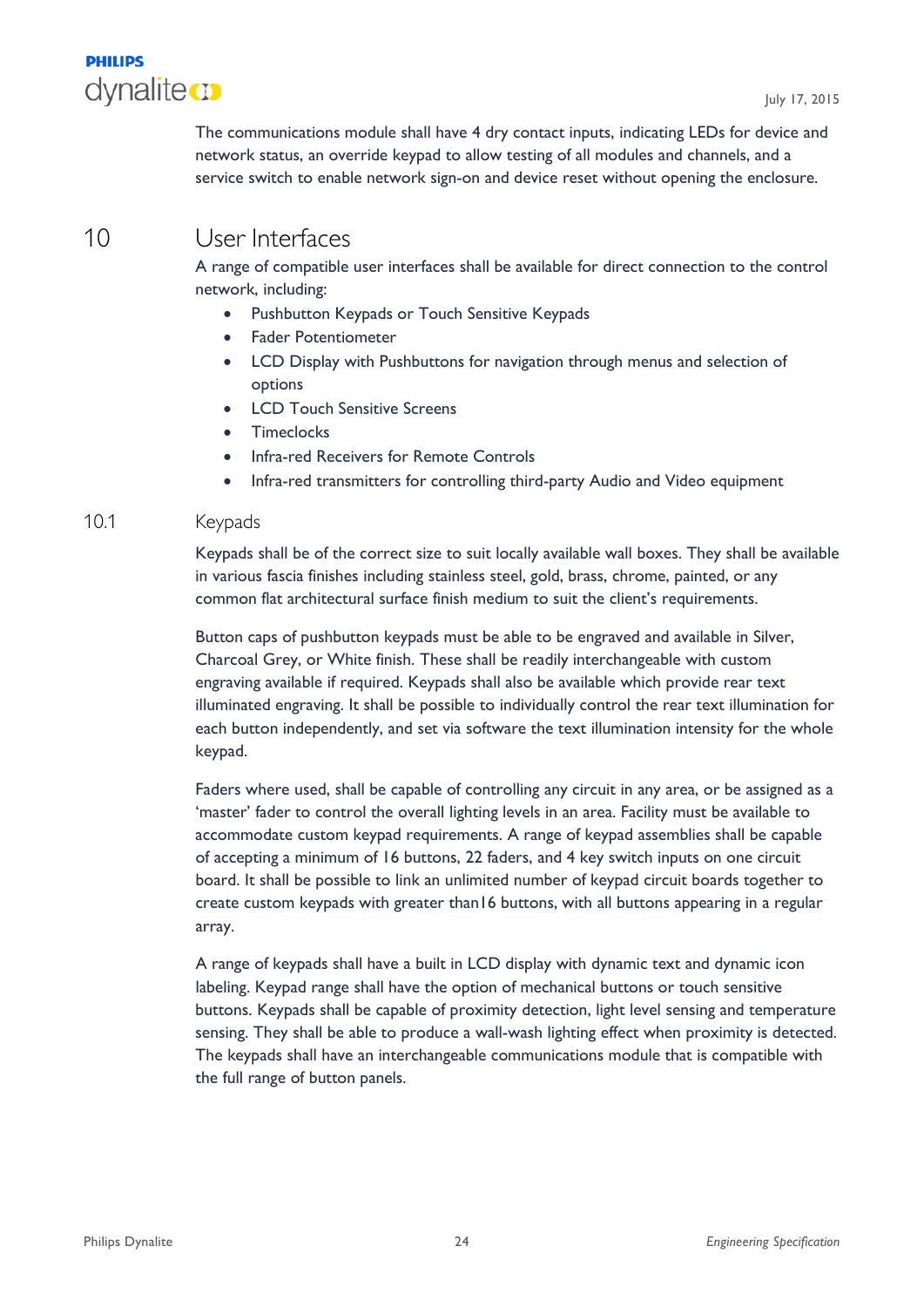## **PHILIPS** dynalite<sub>cn</sub>

Unless otherwise indicated all keypads shall be 'universal' in that any button or key-switch input can initiate the following events:

- Select a preset
- Set a channel to a level
- Start a task
- Stop a task
- Link / unlink areas
- Send any valid user-defined network message, or sequence of messages

Keypads must contain an internal macro control facility that will allow them to perform conditional and sequential logic. Systems that rely on an external logic processor or centralized logic processor shall not be acceptable.

Keypads shall provide an immediate, local status LED response upon button activation or detection of a network message with the same command function to indicate the corresponding change in system state. The status LEDs shall also be independently controllable across the control network.

Keypads shall have an optional 'organic LED' informative display, able to be re-deployed based on button operation.

Keypads shall be capable of supporting a minimum of 6 buttons, and be possible to mechanically configure using alternate key assemblies to provide fewer buttons if required.

Keypads that utilize capacitive touch technologies, with no moving parts, shall be available from the control system vendor. These panels shall provide simulated audible button press action feedback. The keypads shall also include proximity detection that wakes them from an ultra-low power standby mode when an occupants/user approaches the keypad. The panels shall also include an ambient temperature sensor, and be available with an optional multi-text icon display.

Keypad configuration data relating to channel names, area names, preset levels and panic level must be stored within the non-volatile memory of each respective keypad. It shall be possible to upgrade the firmware of all keypads over the control network.

Keypads shall incorporate a service mode. The service mode, when activated momentarily, shall cause a "sign-on" message to be transmitted onto the network. The sign-on message shall contain information about the device, such as: box number, device type and embedded software version.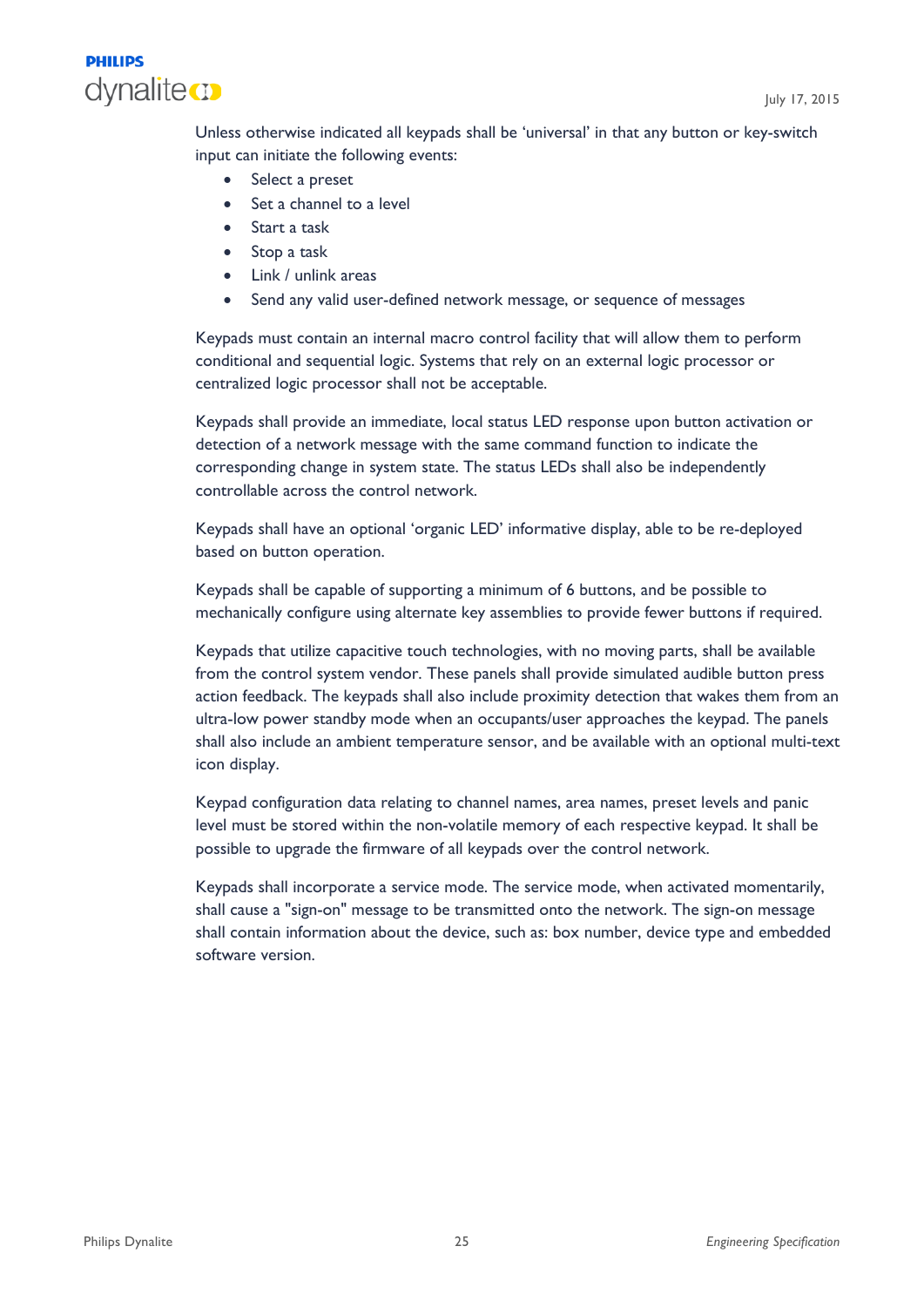#### <span id="page-25-0"></span>10.2 Sensors

Sensors shall be installed in appropriate locations to minimize energy consumption, through daylight harvesting and occupancy detection control. The universal sensors shall contain a photoelectric (PE) sensor, a motion detector and an IR receiver in the same package. The sensor shall be available in wall mount or ceiling mount packages.

Sensors shall be easily configurable to achieve daylight control. The universal sensor shall be capable of acting like a conventional motion detector, with a user-definable timer. Sensors shall also incorporate an intelligent function that automatically extends the no-motion timeout period if motion is detected immediately after the sensor sets the status to unoccupied. Sensors shall incorporate 8 preset control modes for motion detection and 8 preset control modes for illuminance control, to provide effective occupancy and daylight harvesting control. The sensor should also be capable of providing PID illuminance control for applications where continuous regulation is preferred. It shall be possible to dynamically enable and disable the sensor by sending a network message. All sensor configuration settings shall be made from commissioning software via the control network. Sensors which incorporate manual adjustments such as potentiometers to set luminance thresholds levels are prohibited. All configuration data required for normal operation including area, illuminance thresholds, motion detect actions etc. should reside in the sensor's non-volatile memory.

Sensors shall be available that utilize either Passive Infra-red (PIR) or a combination of PIR and Ultrasonic (US) for occupancy detection. It shall be possible with the sensor that incorporates both PIR and US sensing detectors to configure the sensor so that it utilizes either or both detectors for motion detection.

The sensors shall also include a function that enables them to enter a testing witness mode, whereby the timeout delay is shortened so that effective occupancy control can be quickly verified during commissioning. It shall be possible to enable and disable witness mode across a complete site or section thereof, from within the commissioning software with a few simple mouse clicks without the need to modify or enter new configuration data individually for each sensor. Systems that require configuration data to be modified on a sensor-bysensor basis to implement a witness mode will not be accepted.

PE monitoring shall be incorporated in all occupancy sensors as a standard feature and must be independent of the occupancy detection function. PE trending shall be available via the system software, where sensitivity can also be adjusted.

For rapid deployment of basic illuminance management control, the sensors shall incorporate a function that enables them to be auto calibrated. It shall be possible to initiate auto-calibration across a complete site or section thereof, from within the commissioning software with a few simple mouse clicks without the need to modify or enter new configuration data individually for each sensor. Systems that require configuration data to be modified on a sensor-by-sensor basis to implement auto-calibration, will not be accepted.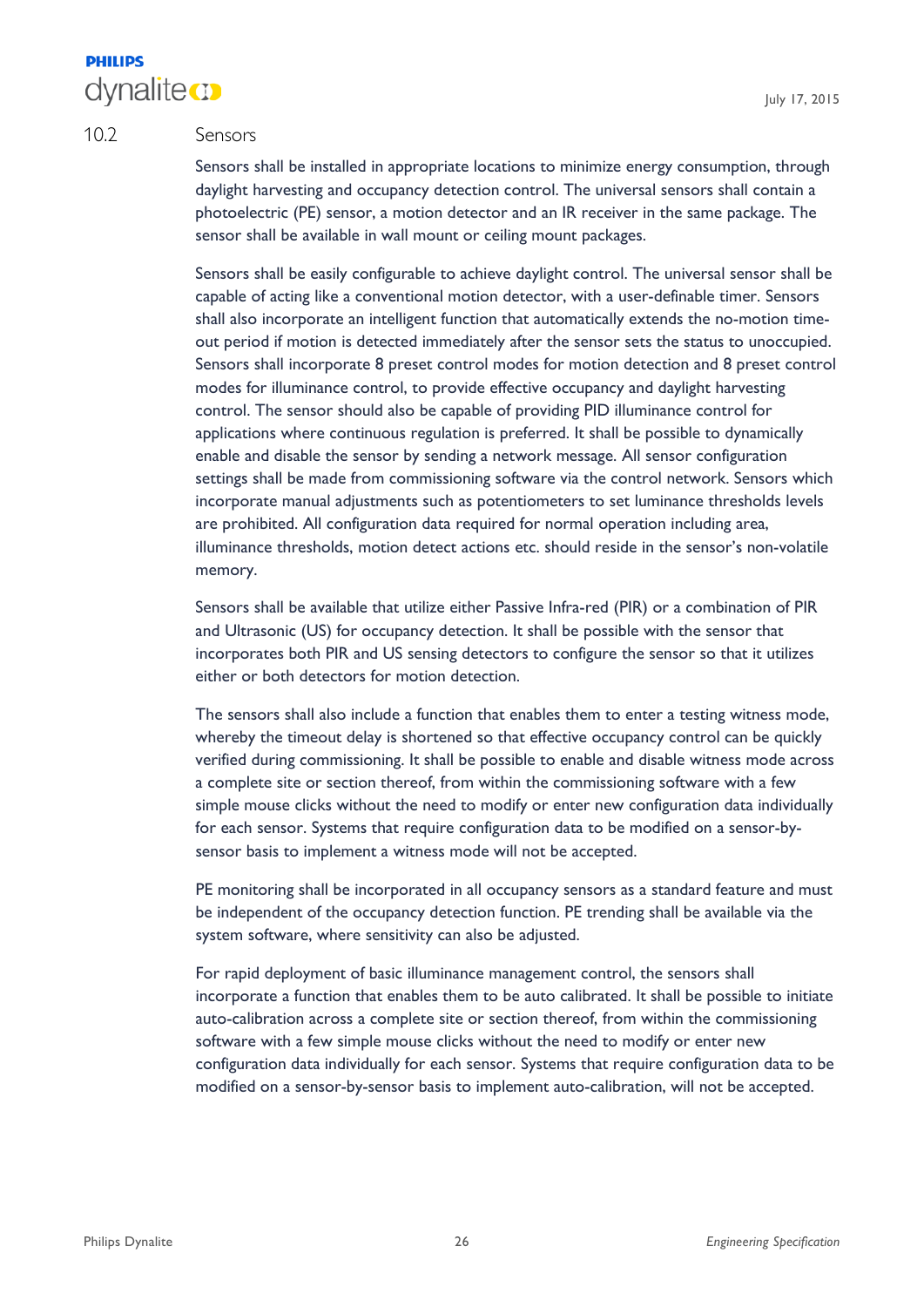#### <span id="page-26-0"></span>10.3 Touchscreens

Configurable color LCD touchscreens shall be used in locations where complex user interface requirements exist that are likely to change over time, and where it is advantageous to provide access to some system maintenance functionality.

LCD touchscreens shall have a resistive touch overlay over the LCD screen for control. Touchscreens shall be capable of supporting a minimum of 255 user configurable pages. Systems that use separate buttons for operation shall not be accepted.

The touchscreen shall be capable of monitoring the network traffic, and displaying decoded 'plain English' network messages for diagnostics. It shall be possible to download custom graphics to the touchscreen. The touch interface shall be capable of initiating any of the following events by pressing a graphical button:

- Go to a new screen page
- Select a preset
- Set a channel to a level
- Start/Stop a task
- Link / unlink areas
- Send any valid user-defined network message, or sequence of messages

The touchscreen shall contain an internal task engine that will allow the panel to perform conditional and sequential logic. Systems that rely on an external logic processor or centralized logic processor shall not be acceptable. All set-up and configuration information must be stored in the touchscreen in non-volatile memory.

The touchscreen shall have user password protection to the configuration and set-up features.

#### <span id="page-26-1"></span>10.4 Virtual Interfaces

In areas that require sophisticated and integrated control of lighting, blinds/curtains, HVAC and potentially AV equipment, i.e. boardrooms, lectures theaters, and meeting rooms, Wi-Fi connected portable touchscreen computing devices shall be used. The interfaces shall provide intuitive screen layouts that simplify operation of the systems in their associated spaces. The devices shall be cost-effective consumer type using free downloadable applications authored by the control system vendor. Systems that use third-party applications will not be accepted.

Applications shall be available that utilize standard templates which are auto populated from commissioning software configuration data. Applications of this type shall be available for devices that use the Apple iOS and Google Android operating systems.

Alternate applications shall also be available that permit full customization of the users screens. This type of application shall be available for devices that use the Apple iOS operating system.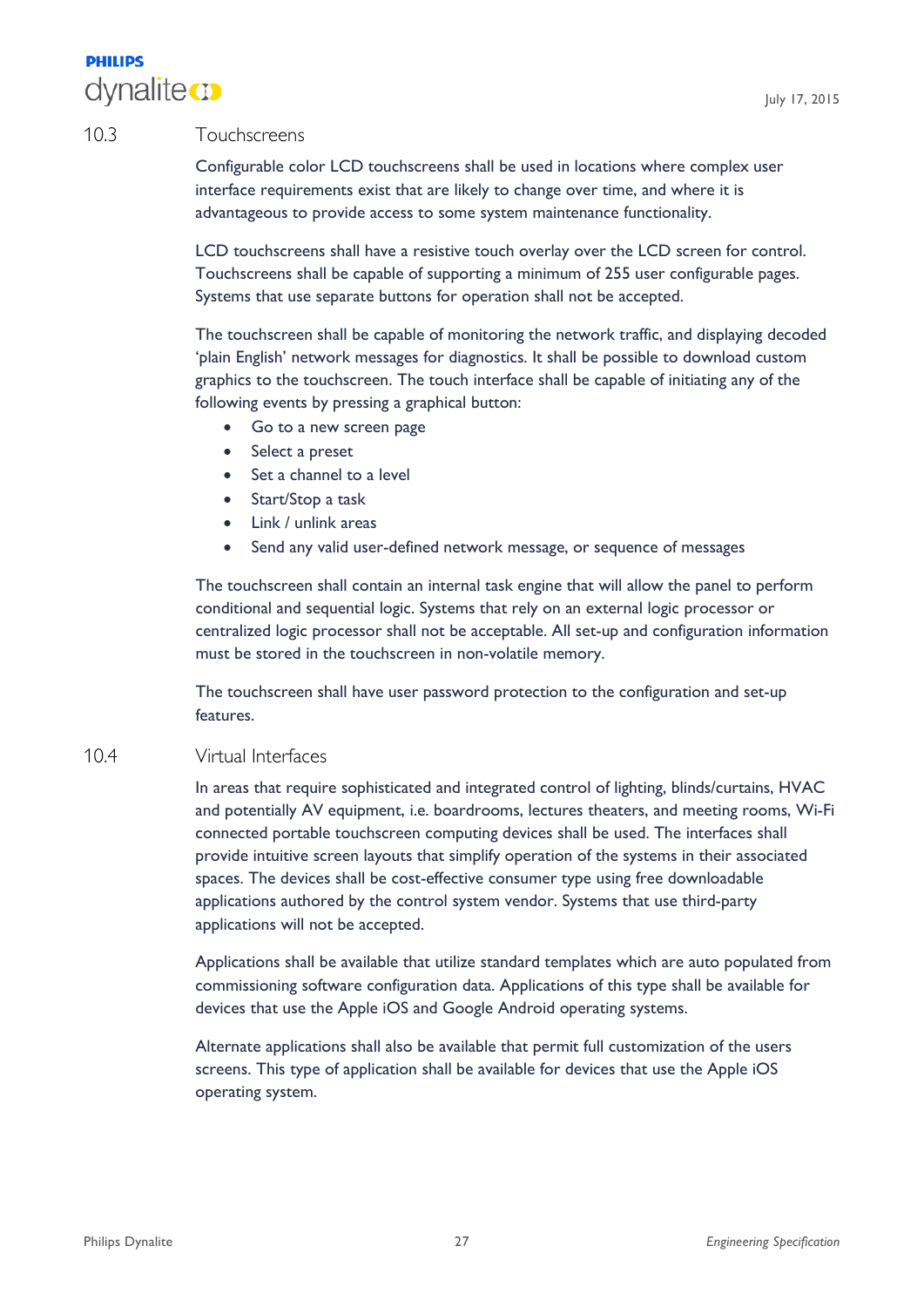#### <span id="page-27-0"></span>10.5 Timeclocks

Network timeclocks shall be utilized where local adjustment to automated lighting control events are required via a direct connection to the control network, without requiring a separate power supply. The timeclock shall incorporate a calendar, and will have the ability to calculate the theoretical sunrise and sunset times, at any time of the year, for any geographical location.

The Timeclock shall incorporate an LCD display and numeric keypad, and a lock and unlock via 4-digit PIN (Personal Identification Number) system, to prevent unauthorized tampering.

The Timeclock shall be able to perform various functions at designated times on designated days, including: Select specific Presets in specific Areas, Lock or Unlock keypads, Activate or De-Activate sensors and motion detectors, execute sequences of network control messages.

The timeclock shall be capable of initiating events or sequences of events on a specific time or time difference from sunrise or sunset on a:

- Day of the week
- Day of the month
- Calendar date

Sunrise and sunset information may be determined by latitude and longitude settings, and the timeclock shall automatically keep track of daylight saving, and leap years.

The timeclock shall be capable of storing up to 256 automatic timed events, and contain an internal task engine to perform conditional and sequential logic.

#### <span id="page-27-1"></span>10.6 Portable Programmer

The portable programmer shall be a hand-held device that allows a lighting designer or enduser an intuitive, easy to use method of editing preset scenes. The portable programmer shall have an LCD screen and be programmed through key presses, and LCD screen prompts. The portable programmer shall be capable of reading all labels stored within the load controllers for channel names and area names.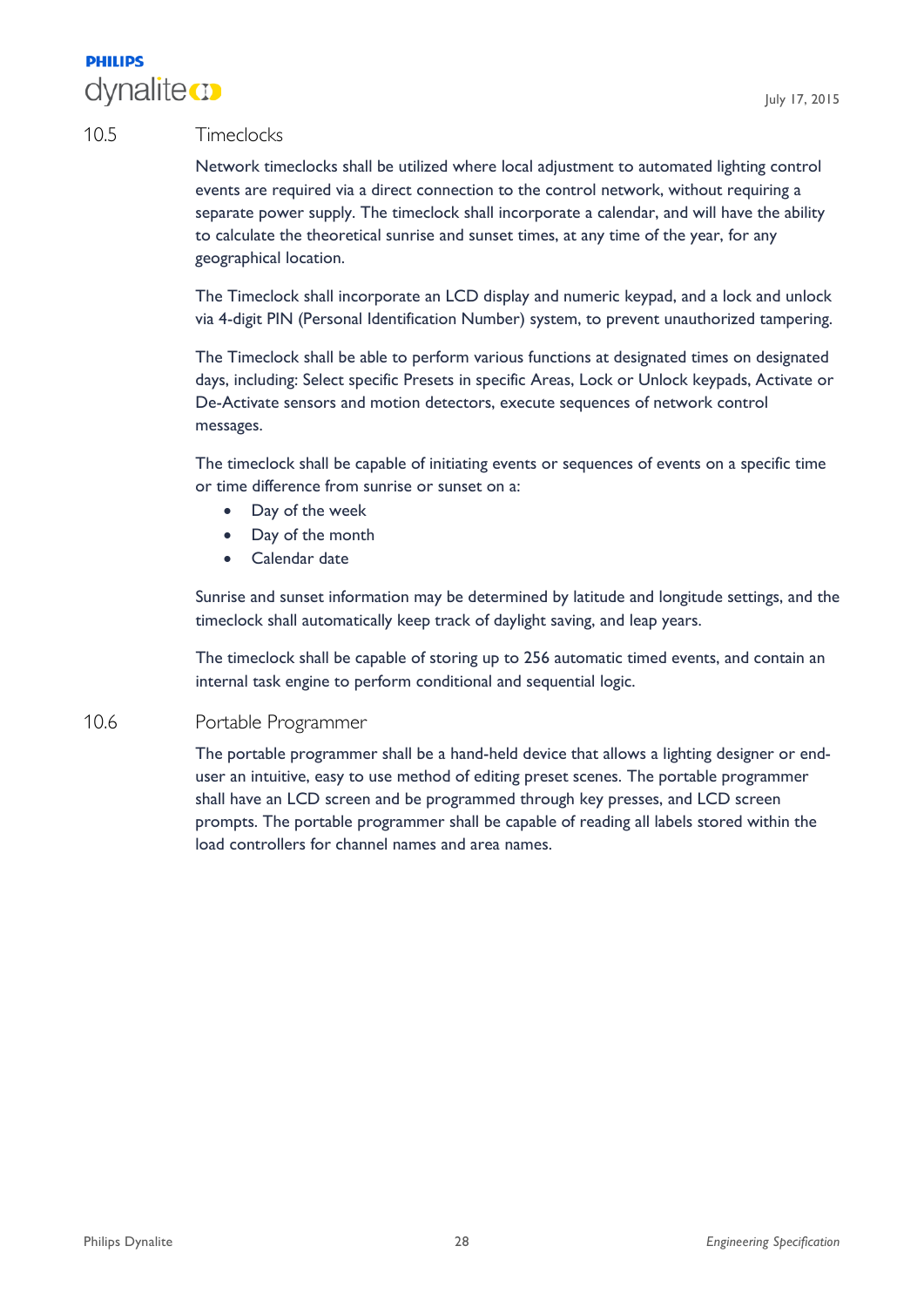## <span id="page-28-0"></span>11 Networking and Integration

#### <span id="page-28-1"></span>11.1 Network Bridges

Network bridges shall be used in strategic locations on the LAN as necessary to establish a trunk and spur topology for efficient data transport. Network bridges shall also be installed where required to facilitate serial communication with third-party systems.

Network bridges shall contain two RS485 data ports, optically isolated from each other and one optional RS232 port. The network bridge shall allow bi-directional variable message passing to block or pass messages based on:

- Area or
- Message type

The bridge shall contain an internal task engine that will allow the interface to perform conditional and sequential logic. Systems that rely on an external logic processor or centralized logic processor shall not be acceptable.

It shall be possible to configure the network bridge as follows:

- One RS485 port as DMX512 Transmit, capable of transmitting 128 channels of DMX512 levels
- One RS485 port as DMX512 Receive, capable of receiving 128 channels of DMX512 and converting them to set channel to level messages
- To capture a DMX512 'show' and store it into memory. It shall be possible to later play back the recorded show.

#### <span id="page-28-2"></span>11.2 Remote TCP/IP Access Interface

A remote access interface shall be available which will allow an end-user or factory representative to "tunnel in" to the lighting control system to control, configure, or commission the system over TCP/IP via a 100 BaseT Ethernet network. It shall be possible to perform all functions across the 100 BaseT interface that can be performed whilst connected directly to the lighting control network. The interface shall also incorporate an embedded web server which enables system control pages to be authored and stored on the device which can be viewed across a TCP/IP network from any connected PC, PDA, or Web enabled mobile phone using a standard browser.

#### <span id="page-28-3"></span>11.3 Dry Contact Input Interface

Dry contact input interfaces shall be used where required to integrate control from other systems and devices via switch or relay closure. Dry contact input interfaces shall be optically isolated for immunity to noise, and to protect internal electronics. It shall be possible to connect the dry contact interface to switches located up to 30 meters from the interface. The dry contact interface shall have an isolated internal power supply powered from the network cable to provide a reference voltage for inputs.

The interface shall contain an internal task engine that will allow the interface to perform conditional and sequential logic. Systems that rely on an external logic processor or centralized logic processor shall not be acceptable.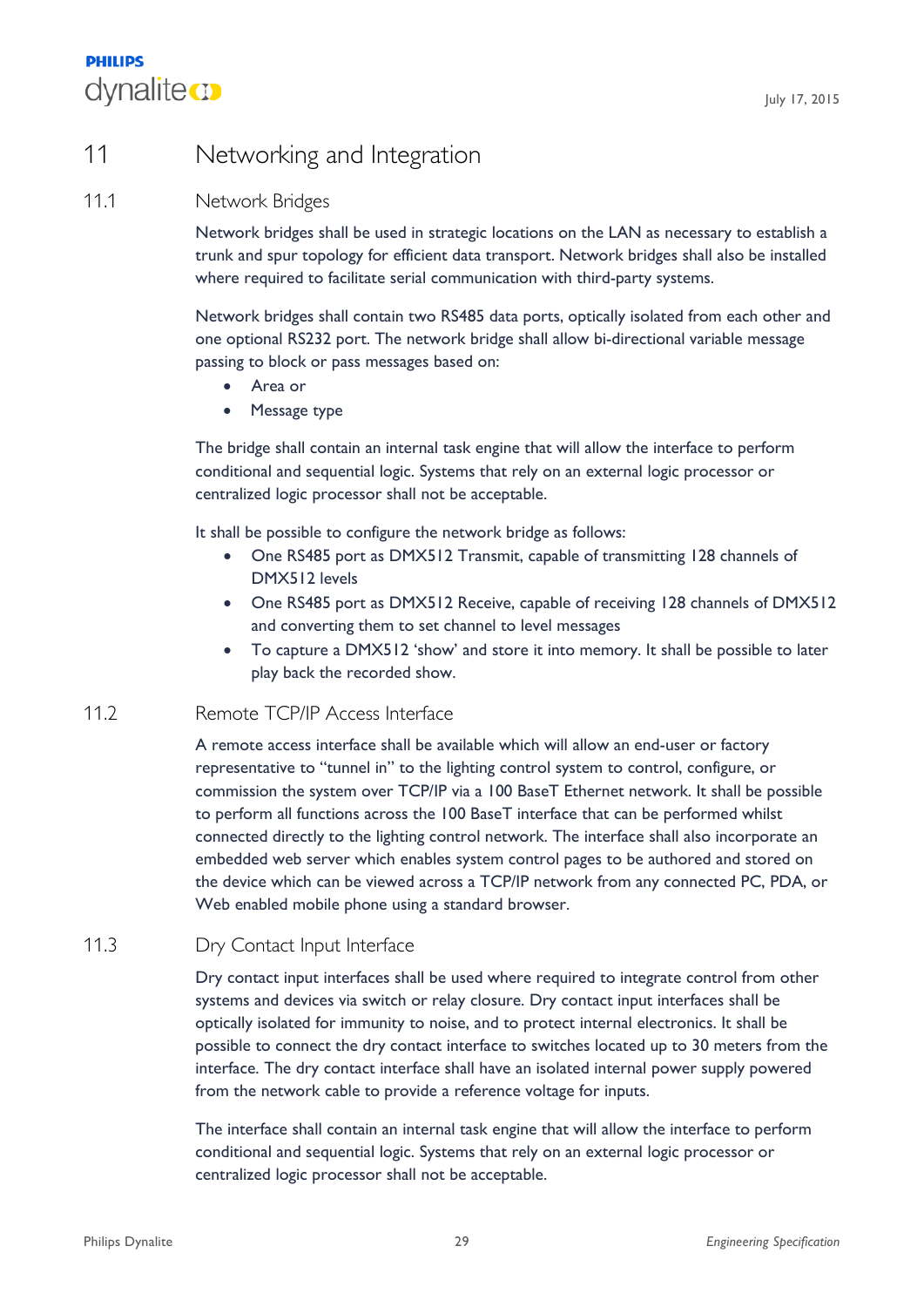

## **PHILIPS** dynalite<sub>cn</sub>

The dry contact interface shall have a jumper to select whether the internal power supply is used, or an external voltage reference. The dry contact interface shall be capable of initiating any of the following events on a change of state of the contact:

- Select a preset
- Set a channel to a level
- Start a task
- Stop a task
- Link / unlink areas
- Send any valid user-defined network message, or sequence of messages

#### <span id="page-29-0"></span>11.4 Miniature Dry Contact Interface

Miniature dry contact interface devices shall be used to connect third-party sensors, custom switches, to the lighting control network. The miniature dry contact interface shall be no larger than 20mm x 50mm x 20mm suitable for mounting within compact wiring enclosures. The interface shall have a minimum of 4 inputs, and shall be capable of initiating any of the following events on a change of state of the contact:

- Select a preset
- Set a channel to a level
- Link / unlink areas
- Send any valid user-defined network message
- Emulate the operation of a motion detector

Miniature dry contact interfaces shall also be available which connect directly to a DALI universe on a MultiMaster controller. The device must also be software configurable and firmware updatable over the DALI universe from the control network.

#### <span id="page-29-1"></span>11.5 Dry Contact Output Interface

Dry contact output interfaces shall be used where required to provide control to other systems and devices via switch or relay closure. The dry contact output interface shall use electro-mechanically isolated outputs, and have zero off-state leakage. Devices that use transistors or other devices with off-state leakage shall not be permitted. Outputs shall be rated to a minimum of 5A.

The interface shall contain a minimum of 8 x SPDT outputs for connection to other devices. The interface shall contain an internal task engine that will allow the interface to perform conditional and sequential logic. Systems that rely on an external logic processor or centralized logic processor shall not be acceptable.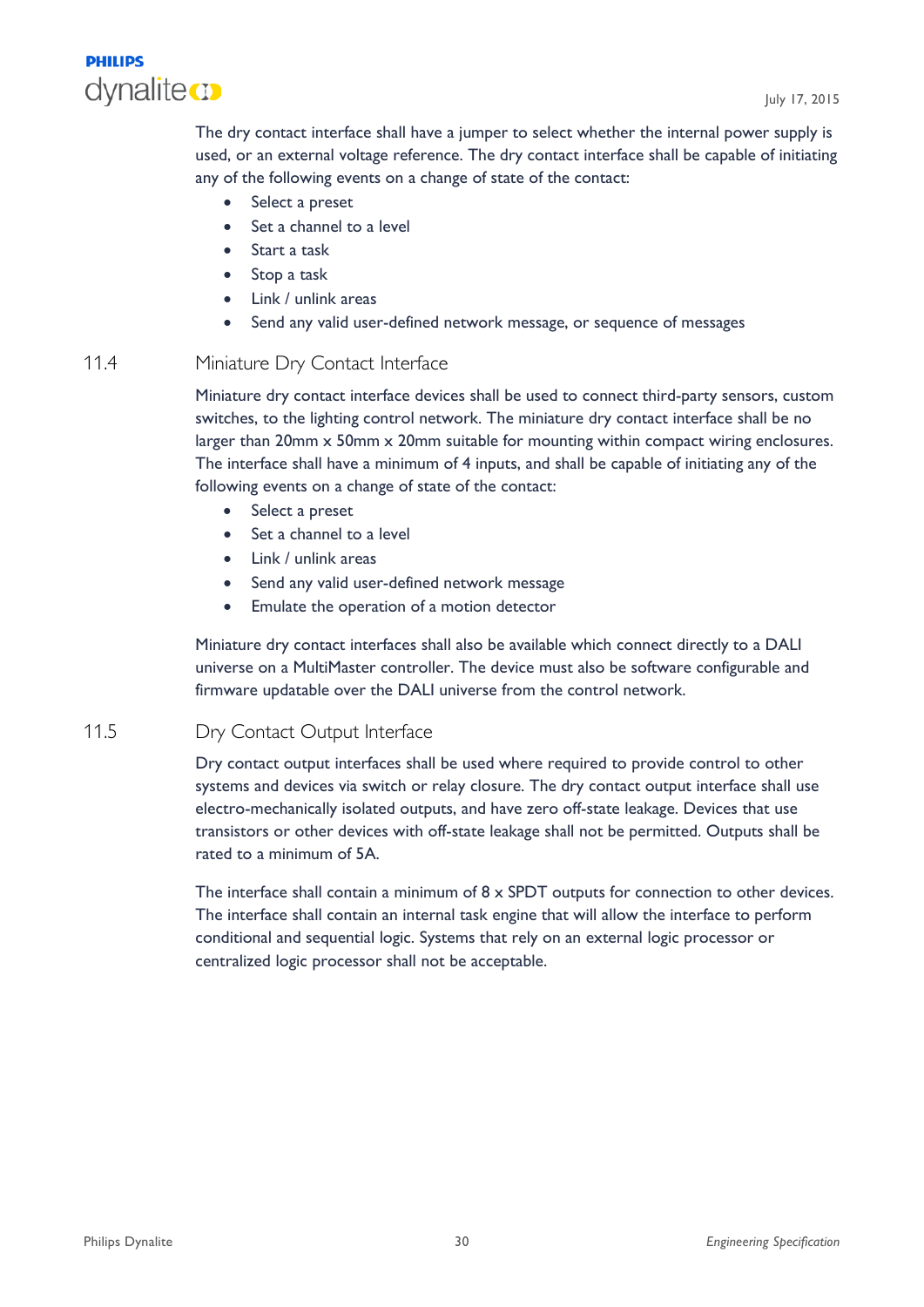## **PHILIPS** dynalitecn

#### <span id="page-30-0"></span>11.6 Integration to third-party systems

It shall be possible to easily integrate to third-party systems such as:

- Audio-visual systems
- Building management systems
- HVAC systems
- PABX systems
- Access control systems
- RS232
- IR

Direct network connection to common AV control systems shall be possible, and the manufacturer shall have interface libraries written for the following popular systems:

- AMX
- Crestron

It shall be possible to integrate to the lighting control network using any of the following methods:

- From site management software:
	- o ActiveX
	- o DCOM
	- o DDE
- Using dedicated control network gateway interfaces
	- o KNX
	- o BACnet
	- o LON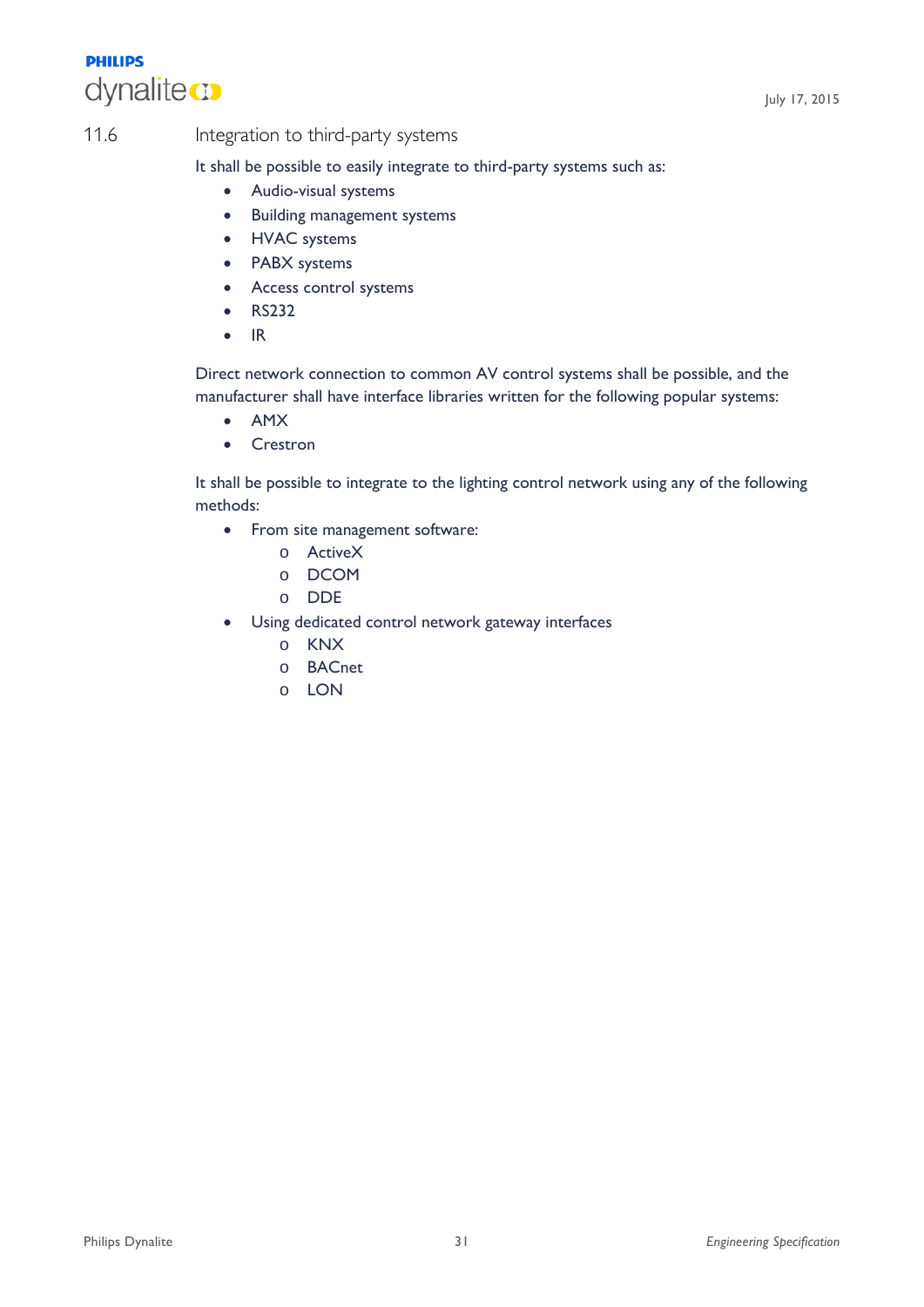

## <span id="page-31-0"></span>12 Software

<span id="page-31-1"></span>12.1 Commissioning and Management Software

Intuitive site management software shall be provided so the system can be operated and managed by local client personnel. The site management software shall be mouse driven and run under the Windows operating systems and incorporate secure multi-level user access control. The software shall incorporate a two dimensional graphic environment where icons can be positioned to represent each element in the control system including individual luminaries. To assist site navigation the software must be capable of importing floor plan backgrounds from common drawing file formats, the minimum being; wmf, emf, pdf, jpg, jpeg, png, bmp, tif, tiff and gif formats. The software shall display virtual wiring on the PC, and it shall be possible to change logical areas using mouse click and drag techniques.

The lighting control software shall enable each luminaire to be controlled individually, in control groups, or areas. It shall enable luminaires to be reassigned to a group by mouse clicking a graphical boundary object around the group. It shall be possible to double click anywhere within the area boundary to access a preset editing view for the respective area.

The software shall enable the system to be readily reprogrammed using mouse click and drag techniques or similar to accommodate changes in floor plan layouts and area groupings.

Luminaire icons within the floor plan environment of the control software shall change color to reflect the actual status of the lamp. For example, a yellow lamp is ON, a grey lamp is OFF. An orange lamp indicated that the allowable lamp run time has been exceeded, and the lamp should be replaced. Where circuit breaker trip monitoring and load current monitoring are used, the lighting control system shall provide some type of visual warning within the floor plan environment of the specific luminaires that have failed.

The system shall be able to keep track of luminaire data such as manufacturer, part number, wattage, date installed, and location.

It shall be possible to display the full properties of a luminaire, within a structured dialogue box, which can be readily accessed from a drop down menu on the respective luminaire icon. The luminaire properties dialogue box must include but not be limited to the following information:

- Lamp Control Group
- Luminaire location / ID number
- Lamp make and model
- Manufacturers estimated lamp life
- Cumulative true running hours
- Cumulative weighted running hours (incandescent lamps, corrected for power)
- Real time lamp active status
- Date of last lamp replacement
- Lamp status i.e. Good / Blown (if load monitoring is installed)
- Circuit Breaker Status (if MCB monitor has been installed)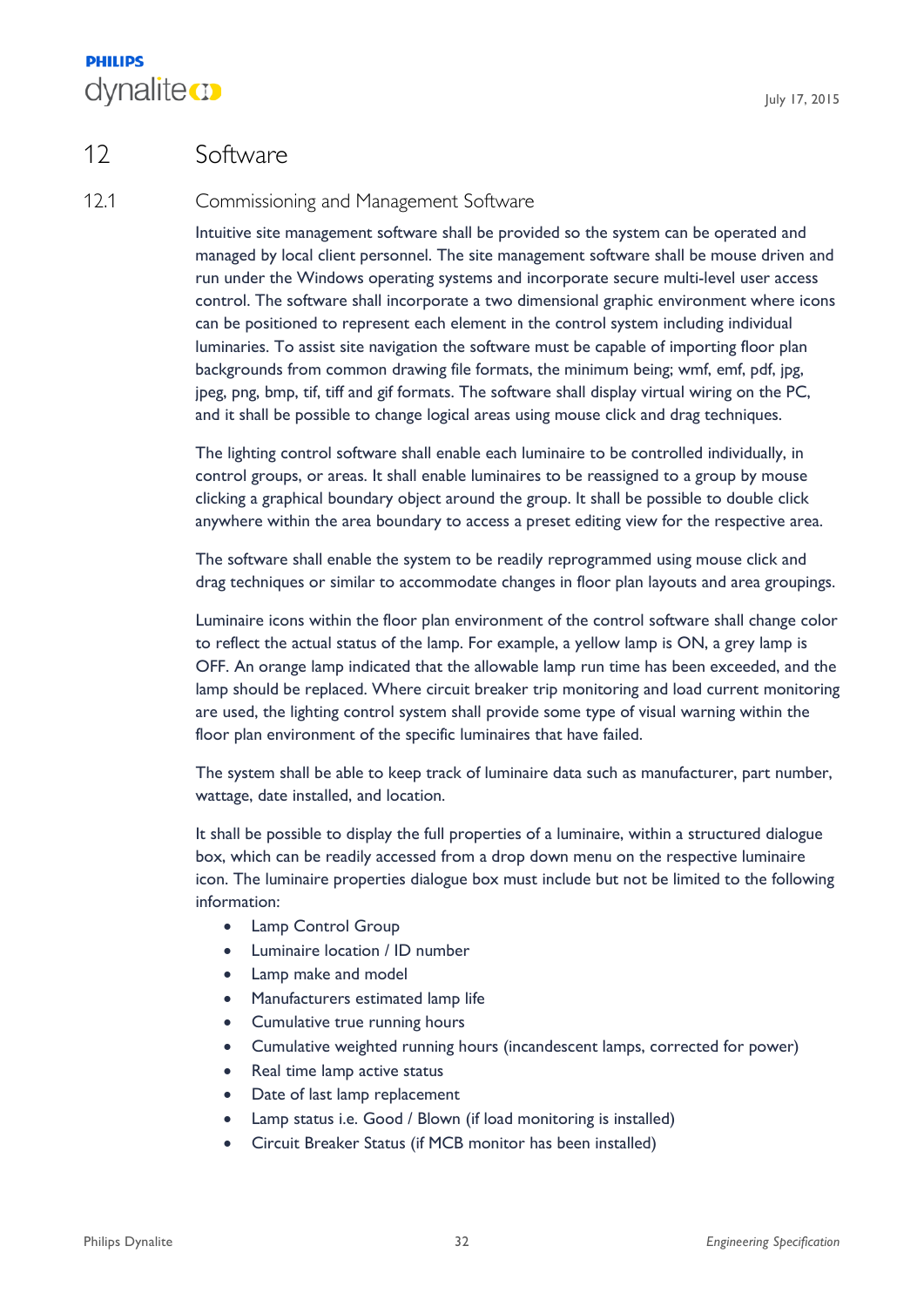## **PHILIPS** dynalite<sub>cn</sub>

The lighting control system shall incorporate a comprehensive scheduler to automate timebased events. It must be possible to trigger scheduled events as a 'Once Off' timed event or a recurring event. 'Once Off' events are scheduled for a specific date and time. The scheduler shall be capable of initiating events or sequences of events on a specific time or time difference from sunrise or sunset on a:

- Day of week
- Day of month
- Calendar date

Sunrise and sunset information may be determined by latitude and longitude, and the system shall automatically keep track of daylight saving, and leap years. It shall be possible to schedule the date of recurring events in several ways:

- At a specific day and time each week
- On a specific day of the month
- On a specific day of the week each month

Similarly, the time of recurring events can be scheduled in several ways:

- At a specific time each day
- At a specific time before or after Sunrise/ Sunset
- At a recurring times for recurring durations

For recurring events provision must also be included for the end-user to schedule exceptions.

The system management software shall also incorporate a macro based logic control builder that utilizes a plain language function editor. The macro builder must be capable of handling sequential and conditional control routines. The macro facility must also present a range of standard or common control routine templates, to assist in implementation of typical control scenarios.

The lighting control software must incorporate some type of user logon access security. The system shall be capable of displaying alternate menu structures in accordance with the privilege profile defined for each user. The system must automatically log out users after a defined period has elapsed since the last keyboard or mouse activity. The system shall also record the time that each user logs on, logs off, and if the log off was manual or automatic for review by the system administrator.

It shall be possible to completely pre-commission the software off-site without any connection to the lighting control network. Completion of commissioning using the preconfiguration approach, shall then only involve connection of PC with software to the lighting control network, signing on of network devices, and then downloading all configuration data to the devices.

Offsite pre-commissioning shall also be possible for systems that incorporate DALI controllers and luminaires. Provision shall also be included to accommodate both enumerated and non-enumerated DALI luminaires.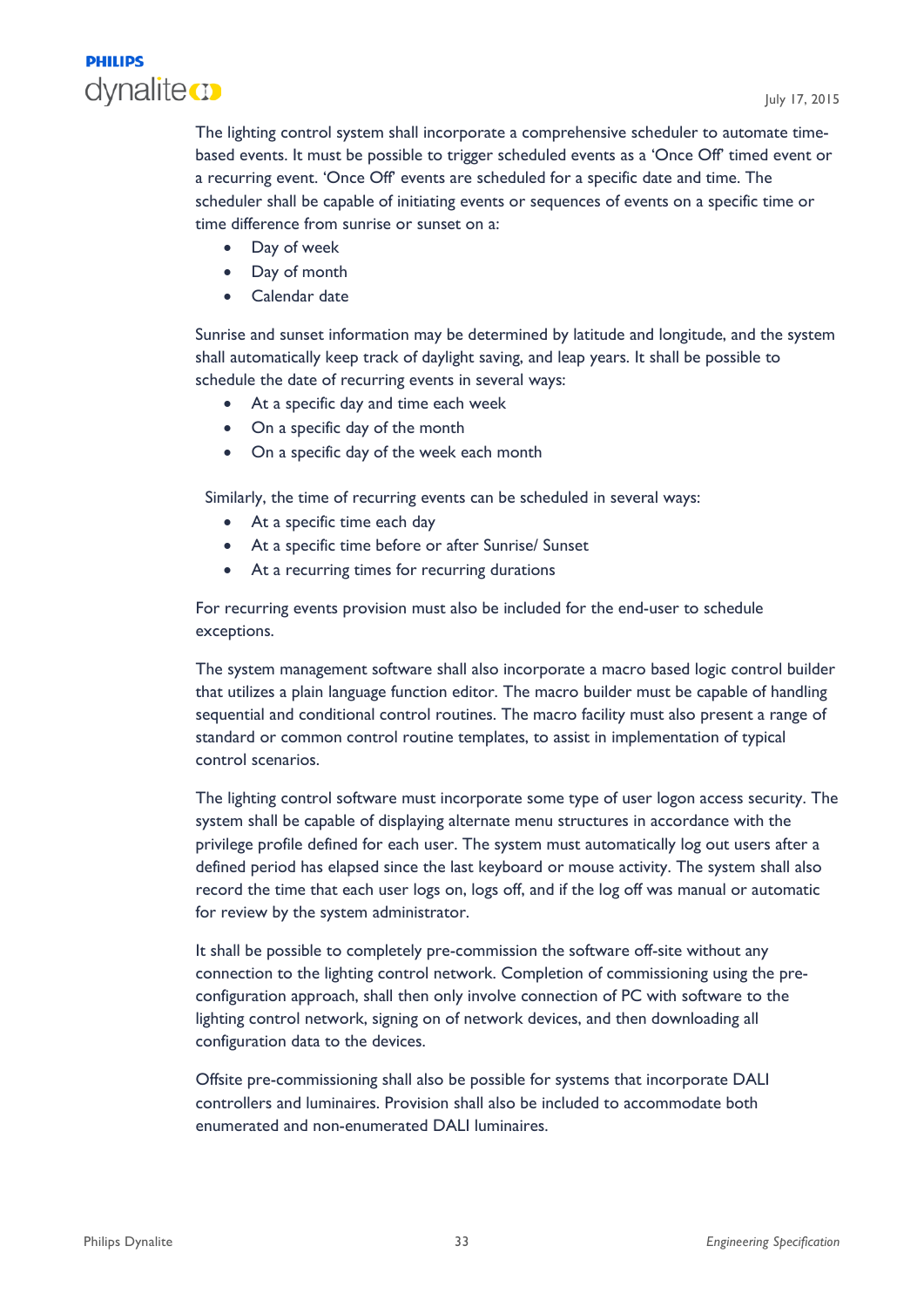To ensure on-time completion of commissioning, it shall be possible to independently operate and commission sections of a facility, i.e. individual floors of a multi-story building, as discrete networks. The commissioning and management software shall also enable configuration files for each of the respective individual areas to be merged into a master site file as they are completed and connected to the overall site network.

The software shall also be capable of configuring all parameters of DALI devices connected to the DALI universe controllers including enumeration of short addresses. The lighting control system must be able to configure ballasts without having to use 'Ballast Suppliers Software' or hardware creating intermediate third-party data bases. DALI universe controllers and configuration software shall be capable of natively supporting all DALI configuration and control functionality. Systems that require separate third-party software and interfaces to enumerate devices and assign short addresses will not be accepted. The lighting control systems DALI load controller should support all DALI commissioning requirements. Lighting control systems that are dependent on additional third-party hardware for the commissioning process will not be accepted.

The commissioning software must be able to configure all elements of the lighting control system. Any commissioning software that requires additional patches, plug-ins or drivers to perform commissioning will not be accepted.

The commissioning software will allow multiple programmers on the same network at the same time.

The commissioning software will automatically produce a report of all system settings.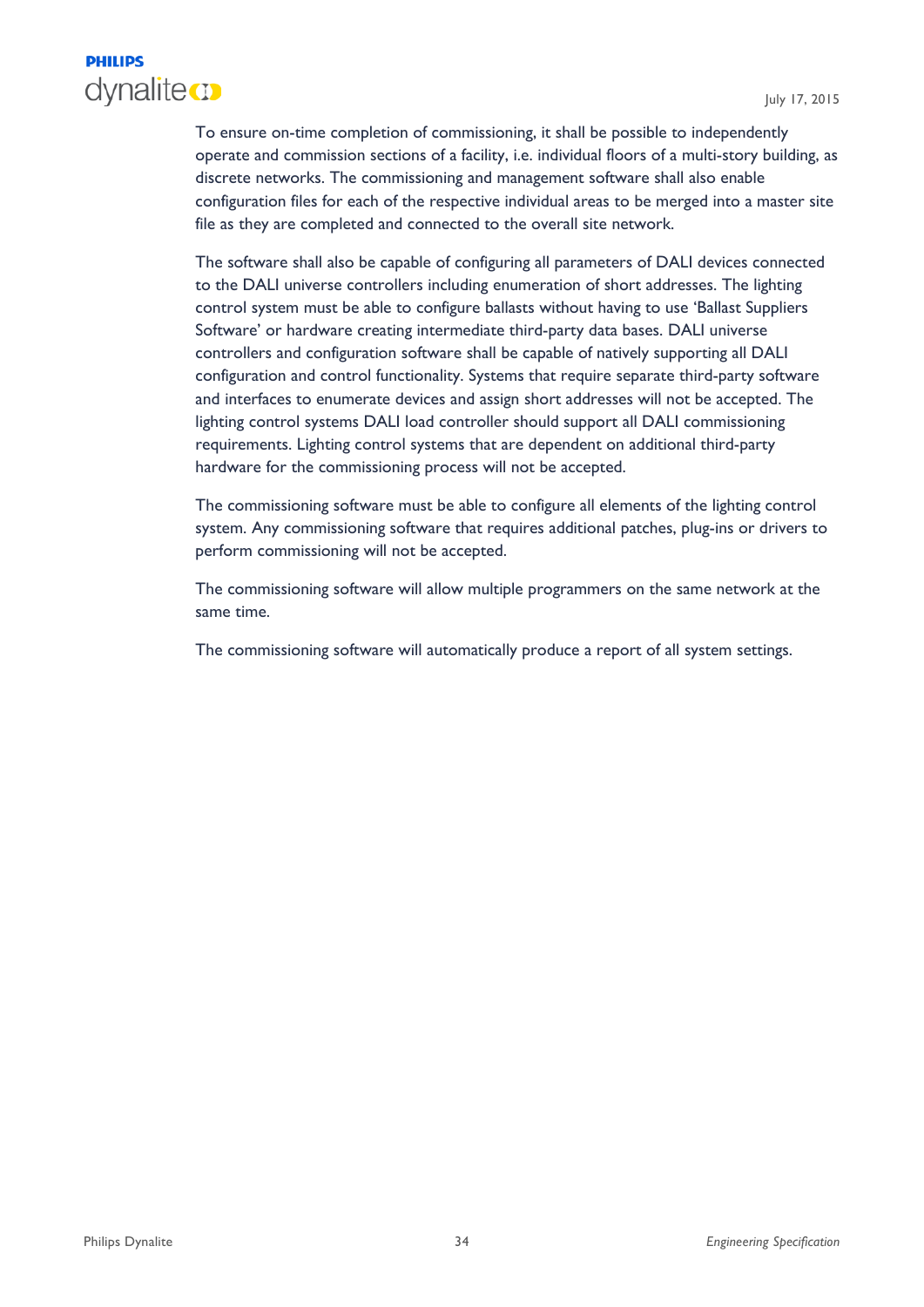

## <span id="page-34-0"></span>13 Monitoring

#### <span id="page-34-1"></span>13.1.1 System Health Monitoring

The system shall be able to assign essential and non-essential lighting on a circuit-by-circuit basis from the PC. It shall be possible to monitor and control the entire system in real-time.

The system shall be capable of monitoring and displaying a comprehensive range of diagnostic and fault information including but not limited to circuit run time data, re-lamping schedules, ON/OFF status, MCB trip status, DALI luminaires status and other diagnostic information. The system shall also be capable of initiating emergency lighting tests for luminaires that incorporate DALI control gear and incorporate a comprehensive facility for reporting test results. It shall be possible to program, initiate and monitor emergency luminaire testing from the system software.

When a failure event is detected, it shall be possible to generate a report and direct it to an e-mail address or group of addresses, or a printer. It shall be possible to generate preventative maintenance reports from the software that indicate lamps that have operated past a specified allowable run time.

All lighting control network activity, as well as run time and configuration data shall be logged to a SQL compatible database. The end-user shall be able to use the built-in reporting functions or third-party SQL reporting tools to run custom reports. Alternatively, it shall be possible to export the data manually or automatically to a spreadsheet, text file, e-mail, or word processing document for the end-user to analyze.

It shall be possible for the lighting control software to be programmed to run daily system tests to verify that all devices are operating properly. This information shall be displayed graphically using a floor plan view interface, and also logged to a database. The database shall be capable of generating daily maintenance schedules. It shall be possible for reports to be automatically generated and e-mailed to the maintenance personnel each day.

The cumulative running hours of each luminaire shall be available from the lighting control software floor plan view interface. This information shall also be available from the database, where custom reports can be generated, or the information can be exported to a spreadsheet, word processing program, or text file. The information will be required to efficiently plan re-lamping of areas based on actual running hours, rather than estimated running hours.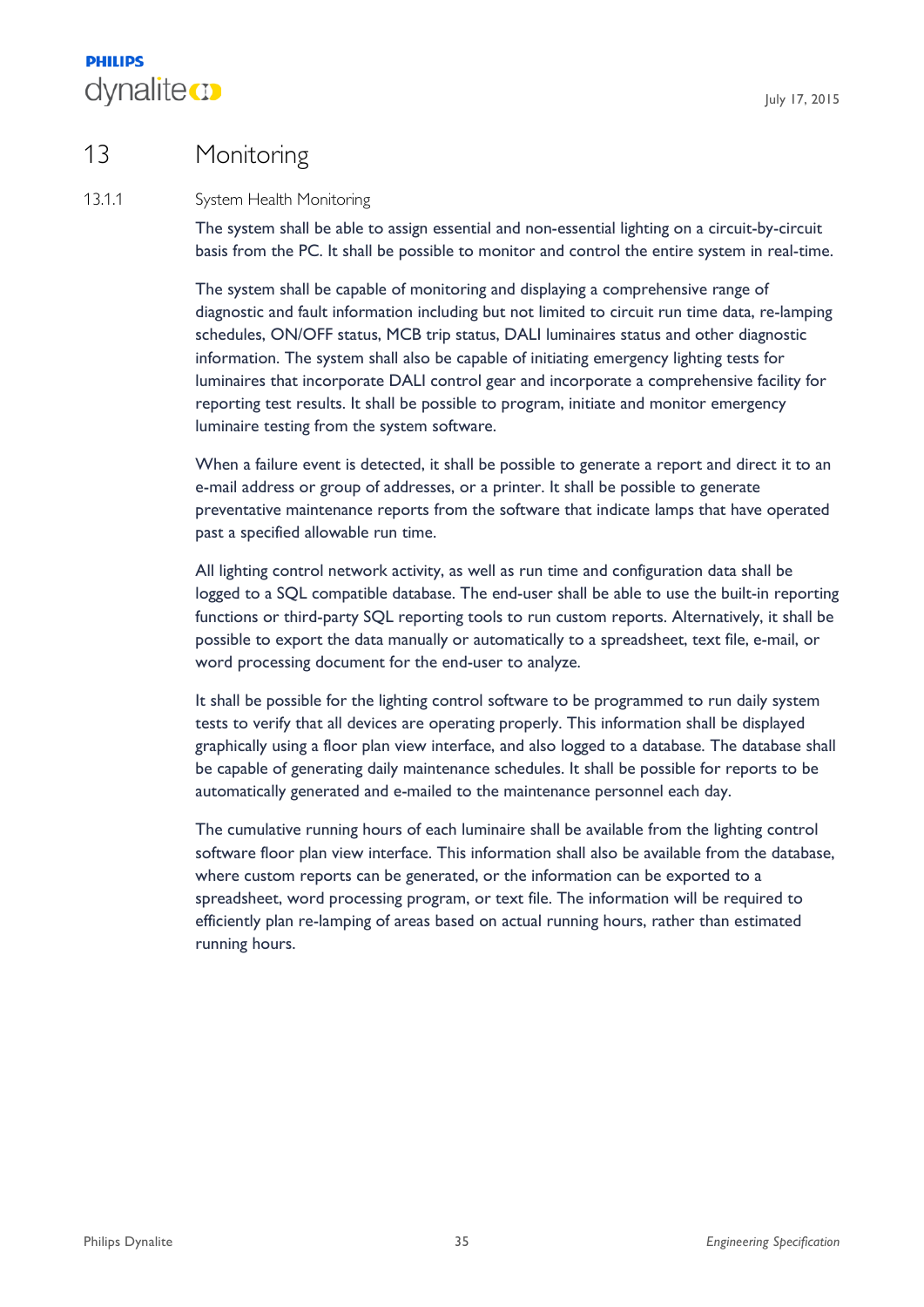#### <span id="page-35-0"></span>13.1.2 Energy Monitoring

The lighting control system shall be capable of logging the notional power consumption for any luminaire, circuit, area and range of areas. The system shall log running hours and output level to provide an estimate of lighting system energy consumption. It shall be possible to generate the following information:

- average energy consumption across a time period
- the power consumption of a control group
- the power consumption of a luminaire
- daily consumption profiles and plan peak load shedding

For the purpose of calculating and reporting on notional power consumption, it shall be possible to define notional power consumption profiles for all luminaire types used plotting power against dimmed output level. It shall be possible to enter this in either raw data format or via a graphical plot dialogue.

Provision shall be included for the user to generate custom reports, graphs, and analyze data using common software tools.

The system software shall also be capable of reporting on actual energy consumption via networked third-party power meters.

#### <span id="page-35-1"></span>13.1.3 Energy Performance Monitoring

The system shall incorporate a utility to publish real-time notional energy performance data in a dashboard format via a web server, which can be readily viewed from PCs or other portable devices with standard web browsers. The purpose of this facility is to provide clear visibility of lighting system energy performance to occupants, to encourage utilization behavior that reduces energy demand. The utility shall be configurable to display energy usage information for any user-defined area or zone. Web pages shall include timeline graphs, which can also include comparative historical data, so that current performance can be readily benchmarked. Pages shall also be capable of displaying instant and accumulated year-to-date savings in absolute energy, cost and carbon volume terms.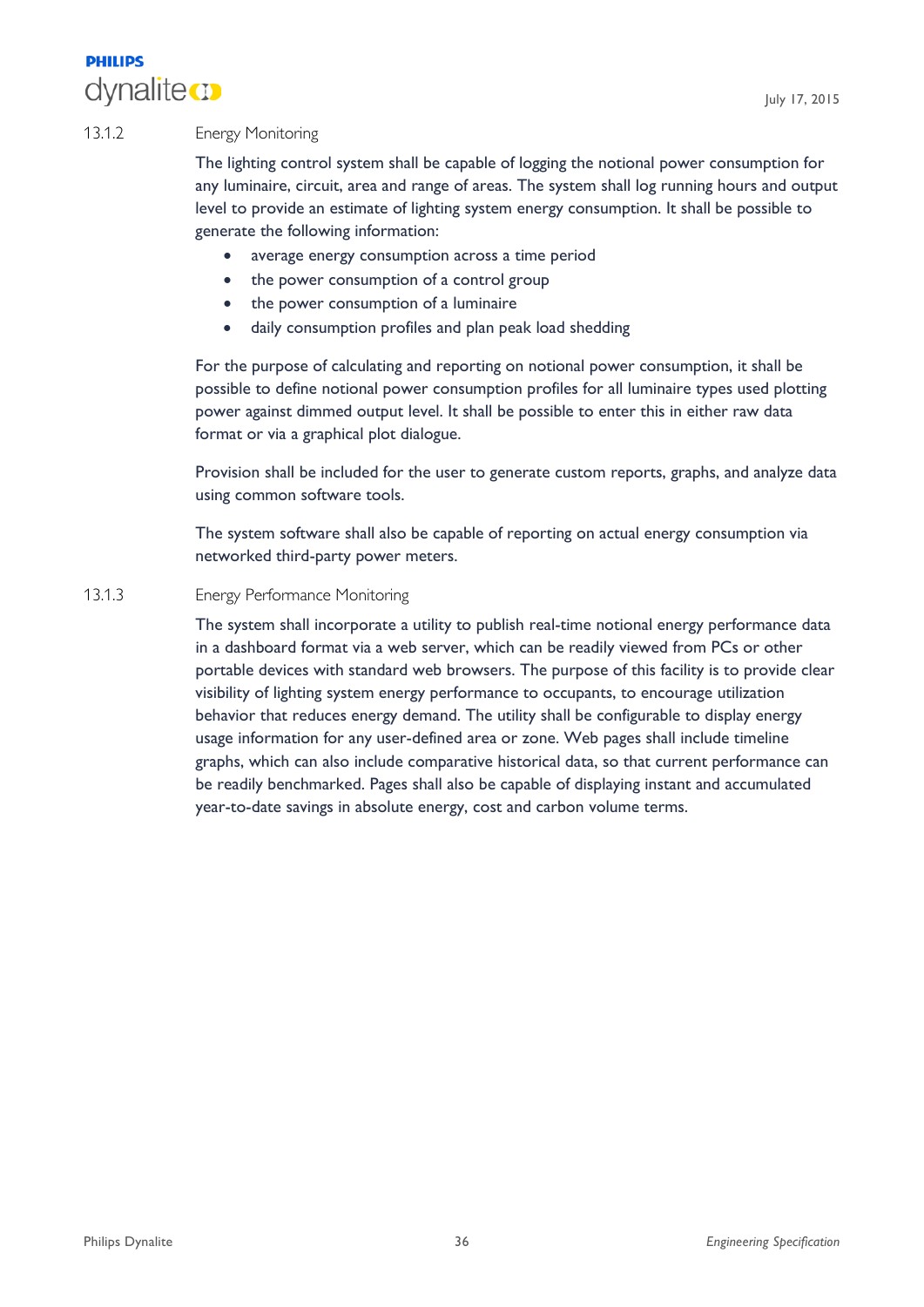## <span id="page-36-0"></span>14 **Installation and Commissioning**

The lighting control system shall be tested and commissioned to meet all the requirements set down in this specification. The system shall be set up initially in accordance with the [client's and/or consultant's] instructions and left working.

The project shall be commissioned in accordance with CIBSE, 'Chartered Institute of Building Services Engineers' code M – Commissioning management and code L – Commissioning process for lighting and NCS.

The commissioning agent shall have documented and in place, a 'Safe Work Method' statement

The lighting control system shall be fully supported by the supplier, including:

- Importation and conversion of building CAD layouts
- On-site Testing
- Full Commissioning
- Application Engineering
- Client Demonstration
- Client Training
- Operation and Maintenance Manuals

## <span id="page-36-1"></span>15 Site Documentation and Configuration Information

Copies of all site commissioning software configuration files, and source files for all as-built site documentation, shall be provided to the client/end-user on flash drive or CD-ROM at no additional cost.

## <span id="page-36-2"></span>16 Warranty and Support

The system shall also have a standard two-year manufacturer's ex-factory warranty. Spare parts shall be available for all load controllers and user interfaces for a minimum of 7 years from date of purchase.

All product warranties shall be managed by the appointed commissioning agent.